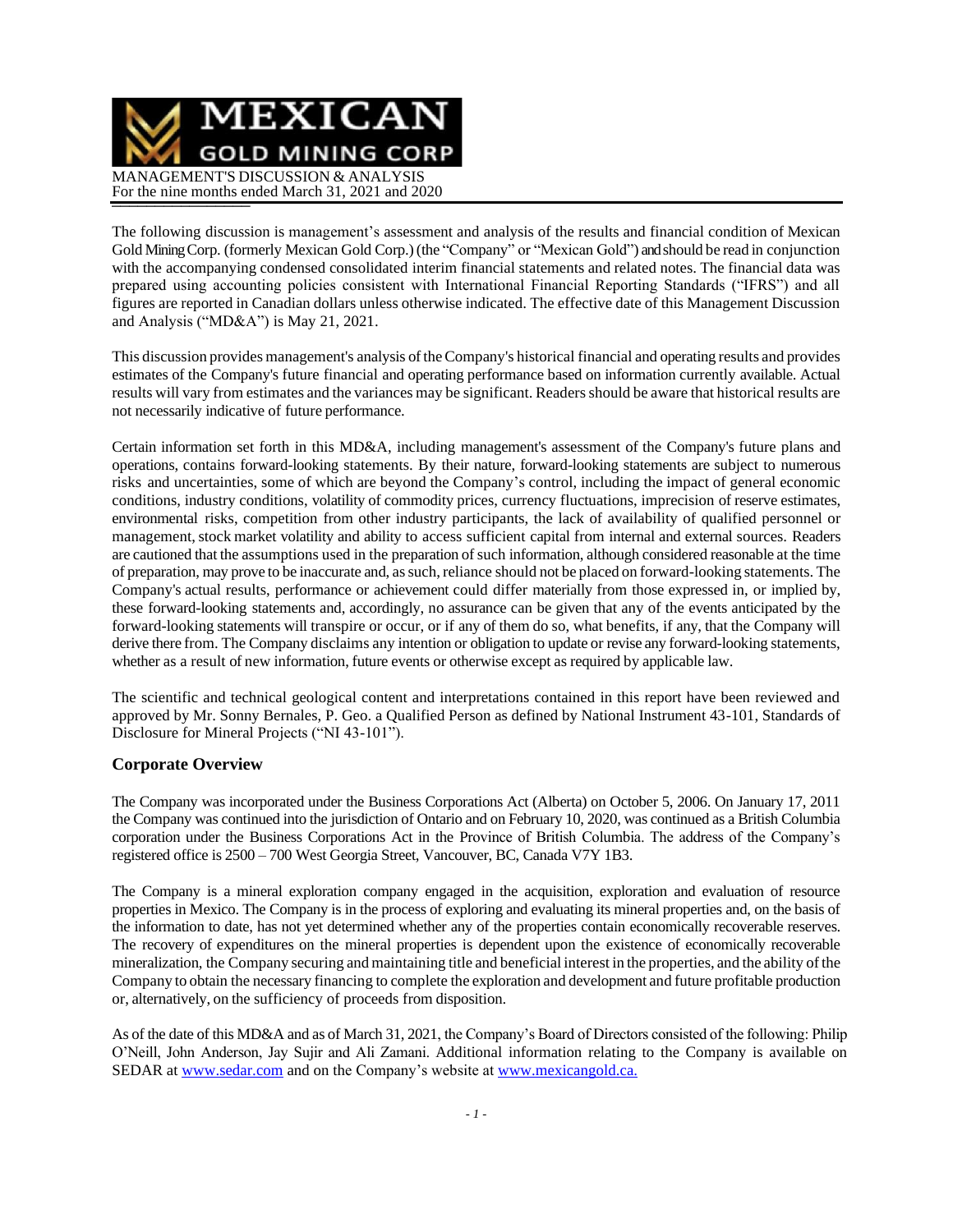

### **Operational Highlights**

#### **Exploration Program**

On September 27, 2019, the Company announced it would embark on an exploration and drilling program to explore prospective targets at the Las Minas Project. Drilling commenced in mid-October 2019 and was completed in mid-December 2019. The objectives of the diamond drilling program included: the extension of the Cinco Senores zone, infill drilling at El Dorado ("ED"), the testing of a large, blind geophysical anomaly north of the Cinco Senores area ("TEM Anomaly"), and initial drill testing of the Pueblo Nuevo prospect.

On October 10, 2019, the Company announced an updated NI 43-101 resources estimate for the Las Minas project. The resource estimate was prepared by Mine Development Associates ("MDA") of Reno, Nevada, USA. Highlights from the updated resource estimate are:

- The Las Minas project hosts 645,000 ounces of gold equivalent ("AuEq") at an average grade of 3.674 g AuEq/t, in the Indicated category – see table below.
- The Las Minas project hosts 217,000 ounces of AuEq at an average grade of 2.679 g AuEq/t, in the Inferred category – see table below.
- MDA prepared the Las Minas resource estimate based on potential exploitation by underground mining methods and deemed 1.5 g AuEq/t to be the appropriate cut-off grade for the resource. The resource is no longer being analyzed from an open-pit perspective.

The updated resource estimate incorporates the new and higher-grade mineralization discovered in the El Dorado ("ED") Dike Contact ("DC") zone as well as additional tonnage delineated by step-out drilling at the El Dorado and Santa Cruz zones.

The resource estimate was developed using a newer and more refined geological and mineral domain model. MDA chose a cut-off grade based on a potential underground operation.

| Class     | <b>Tonnes</b> | $g \text{Au/t}$ | oz Au   | $g$ Ag/t | oz Ag    | $\frac{0}{0}$<br>Cu | lbs Cu      | $g$ AuEa/t | Oz<br>AuEg |
|-----------|---------------|-----------------|---------|----------|----------|---------------------|-------------|------------|------------|
| Indicated | 5.457,000     | 1.782           | 313,000 | 6.J      | .148.000 | . . 250             | 150.319.000 | 3.674      | 645,000    |
| Inferred  | 2,514,000     | 1.252           | 101.000 | ر. ر     | 446.000  | 0.938               | 51,965,000  | 2.679      | 217,000    |

#### **Las Minas Total Reported Mineral Resources** (cutoff grade of 1.5g AuEq/t)

Note: rounding may cause apparent inconsistencies

CIM Definition Standards were followed for mineral resource estimates. The Las Minas mineral resource estimates were prepared by Mine Development Associates of Reno, Nevada under the supervision of Paul Tietz. Mr. Tietz is a Qualified Person and is independent of the Company as defined by NI 43-101. Mr. Tietz has reviewed and verified the Mineral Resource information in the Company's press release dated October 10, 2019.

The effective date of the mineral resource is September 12, 2019.

The stated resources are fully diluted to 3 m cubed blocks and are tabulated on a AuEq cutoff grade of 1.5 g AuEq/t.

Using the individual metal grades of each block, the AuEq grade is calculated using the following formula:

AuEq/t = g Au/t + (0.0123077  $*$  g Ag/t) + (1.4492753  $*$  %Cu)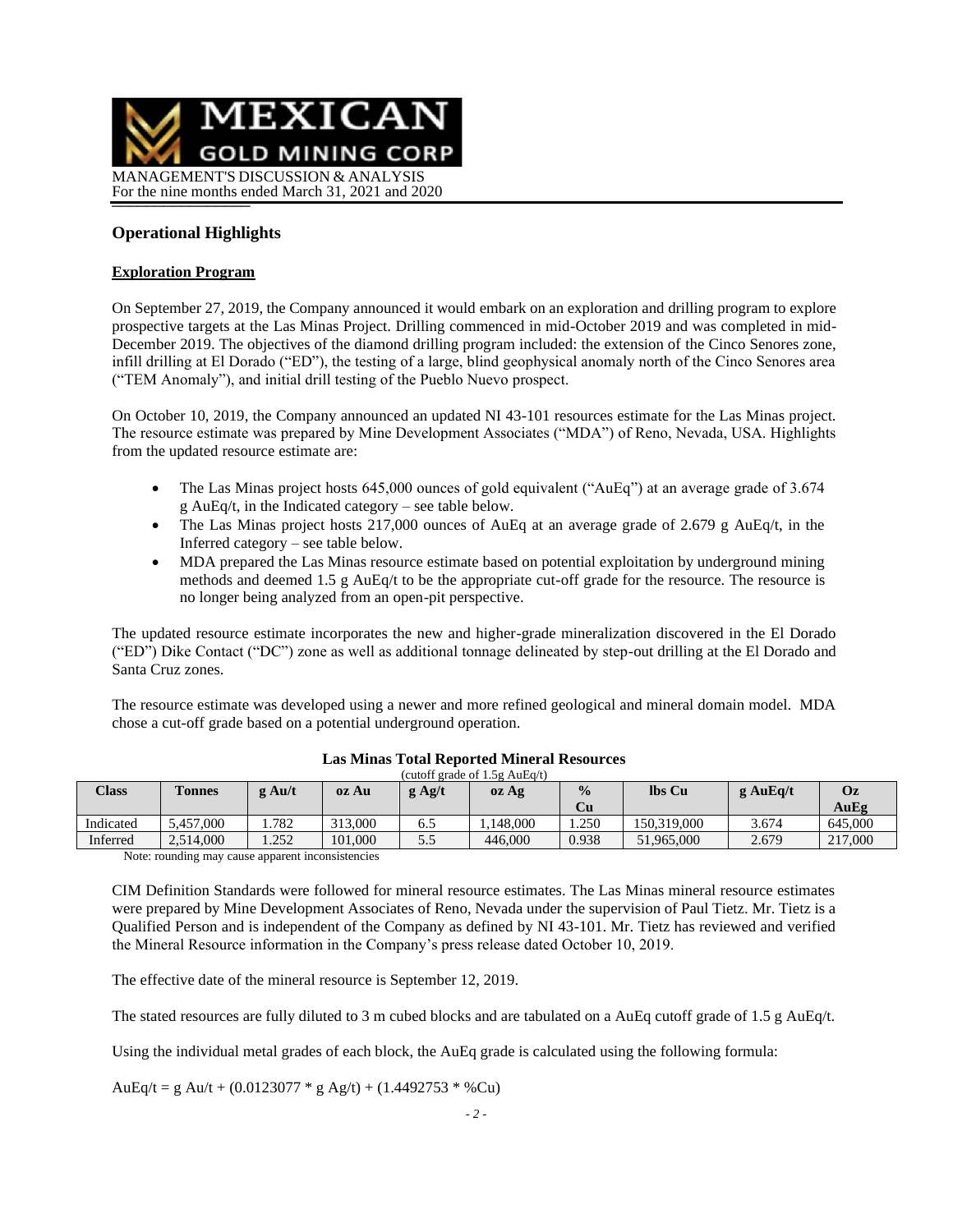

This formula is based on prices of US\$1,300.00 per ounce gold, US\$16.00 per ounce silver, and USD \$2.75 per pound copper. Metal recoveries were not included in the equivalency calculation since the metallurgical studies completed to-date indicate just a minor recovery difference. It is reasonably expected that the majority of Inferred mineral resources could be upgraded to the Indicated classification with continued exploration.

On January 21, 2020, the Company provided an update and results from the exploration and drilling announced on September 27, 2019, with the following highlights:

- Discovery of a new, high-grade gold occurrence in a previously unexplored area near the Cinco Senores prospect grading 21.37 g/t Au over 2m and 8.94 g/t Au within the entire 5.2m altered zone.
- Infill drilling at El Dorado returned 2.61 g/t AuEq over 23.0m in hole LM-19-JB-26 and 2.77 g/t AuEq over 6.0m in hole LM-19-JB-27.

| <b>Hole ID</b> | From<br>(m) | To(m) | Length<br>(m) | AuEq<br>g/t | Au $g/t$ | Cu<br>$\frac{0}{0}$ | <b>Est. True</b><br>Width $(m)$ | <b>Azimuth</b> | Dip   |
|----------------|-------------|-------|---------------|-------------|----------|---------------------|---------------------------------|----------------|-------|
| $LM-19-JB-26$  | 48          | 71    | 23            | 2.61        | 0.95     | 1.30                | 19.5                            | 30             | $-45$ |
| $LM-19-JB-27$  | 83.6        | 89.6  | 6             | 2.77        | 1.36     | 1.08                | 6                               | $\overline{0}$ | $-90$ |
| $LM-19-CS-13$  | 123.3       | 128.5 | 5.2           | N/A         | 8.94     | N/A                 | N/A                             | 300            | $-72$ |
| including      | 123.3       | 125.3 | 2             | N/A         | 21.37    | N/A                 | N/A                             |                |       |
| $LM-19-PN-01$  | 66.6        | 67.3  | 0.7           | N/A         | 3.23     | N/A                 | 0.4                             | 285            | $-45$ |
| $LM-19-PN-04$  | 110         | 110.9 | 0.9           | N/A         | 2.69     | N/A                 | 0.45                            | 278            | $-45$ |
| $LM-19-PN-06$  | 18.2        | 20.1  | 1.9           | N/A         | 2.71     | N/A                 | 0.95                            | 350            | $-45$ |

Holes LM-19-JB-28, LM-19-LM-03, LM-19-CS-14, LM-19-CS-15, LM-19-PN-02 LM-19-PN-03, and LM-19-PN-05 returned no significant assays.

The AuEq grade was calculated using the following formula: g AuEq/t = g Au/t + (0.012 x g Ag/t) + (1.25 x %Cu)

This formula is based on prices of US\$1,500.00 per ounce gold, US\$18.00 per ounce silver, and US\$2.75 per pound copper. Metal recoveries were not included in the equivalency calculation since the metallurgical studies completed to date indicate a recovery of 89 per cent for gold, 84 per cent for silver and 95 per cent for copper.

The western area of Cinco Senores is entirely overburden covered. Hole LM-19-CS-14 cut mostly intrusive rock with weak to moderate skarn suggesting the hole appears to be within a dike. Hole LM-19-CS-15 began in strong endoskarn which weakened downhole, but carried anomalous gold, silver, and copper values, suggesting the hole was drilled into a dike and away from the mineralized exoskarn known to exist to the north-east.

At El Dorado, wide hole spacing in certain pockets of the known resource presented an opportunity to add ounces to the resource by way of additional drilling to bridge the statistical correlation. The Company had identified three pockets that needed one drill hole each in order to potentially add mineralization at El Dorado.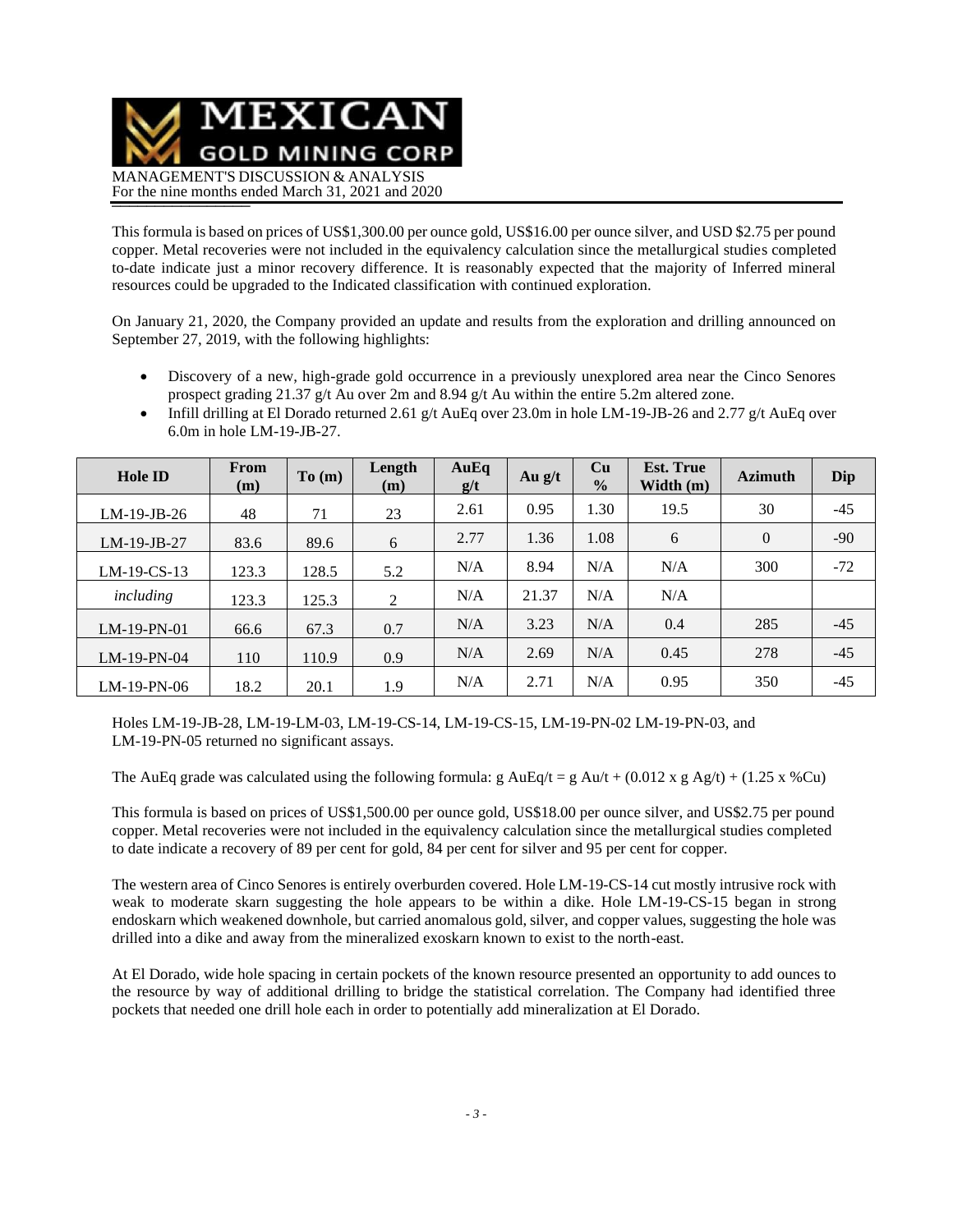

Two holes, LM-19-JB-26 and LM-19-JB-27, were drilled in the most sparsely sampled portion of the El Dorado zone, which coincided with a limited, relatively weak portion of the resource area. The 2019 holes provided much stronger results than the surrounding holes, providing additional tonnage and showing that there are no consistent zones of weakness within the El Dorado deposit. A third hole (LM-19-JB-28), which targeted an undrilled area of the Dike Contact zone, never penetrated the contact, remaining in contact-related endoskarn with moderate mineralization.

At the TEM Anomaly, hole LM-19-CS-13 tested the southern area of the TEM anomaly. The hole was collared where the El Dorado sill contact was known to have been eroded, suggesting that the TEM anomaly could point to mineralization under the sill. The hole remained in intrusive rock for its entire length. A very strong 21.37 g/t gold intersection at 123.5m is related to quartz veining and silicification with massive magnetite and pyrite veinlets. This mineralization occurs stratigraphically below the El Dorado zone level and contains negligible silver and copper. It may be remobilized from skarn at depth or it may be an analogue of the Pueblo Nuevo gold vein occurrences. Hole LM-19-LM-03 tested the northern portion of the TEM anomaly where the El Dorado zone contact is known to lie at ~200m depth. Below 70m of overburden, the hole cut >100m of endoskarn (and minor dikes) with anomalous gold, silver, and copper values, as is invariably encountered proximal to the mineralized exoskarn in the nearby resource and related prospects. As it is virtually impossible for endoskarn to exist apart from exoskarn, the hole is interpreted to be following the contact of a sub-vertical dike with potentially mineralized exoskarn across the contact.

At Puebloe Nuevo, the first drilling in the long history of mining on concession tested 2 areas: Tamiahua and Dos Rios both of which have extensive historic mining featuring high gold values, coincident with strong topographic lineaments suggesting the presence of cross structure. Although drilling encountered several gold-bearing veins, the vein intersections lacked the high gold grades and the concentrations of base-metal sulphides that had been sampled extensively on surface.

On April 1, 2020, the Mexican federal government mandated that all non-essential businesses, including mining, temporarily suspend operations due to the COVID-19 virus.

On May 25, 2020, the Company announced that upon COVID-19 direction from the Mexican federal government and the state of Veracruz, and through consultations with the municipality of Las Minas, it would commence operations at the Las Minas project in July of 2020 with the goal of having all the inputs for a preliminary economic assessment study ("PEA"). The work would include a 3000-metre drill program, resource expansion drilling at El Dorado and Santa Cruz, upgrading of inferred resource tonnage to the indicated tonnage category, a comprehensive metallurgical study, an environmental baseline study, a LiDAR survey, and exploration drilling to follow-up the new gold discovery at the Cinco Senores target and first-pass drilling at the Changarro target.

On June 9, 2020, the Company announced the commencement of field work at Las Minas. With permission from the Municipality of Las Minas, Consultoria y Tecnologia Ambiental ("CTA") began an environmental baseline study at the Las Minas project for inclusion in Mexican Gold's preliminary economic assessment study. Further, the Company announced it engaged Kluane Drilling ("KDL") to commence a +3,000-metre drill program at Las Minas in early July.

On July 7, 2020, Mexican Gold announced the commencement of drilling at las Minas with an increased 10,000 metre program to test all targets at las Minas. The Company further announced that Consultoria y Tecnologia Ambiental completed the fieldwork portion for the environmental baseline study at the Las Minas project.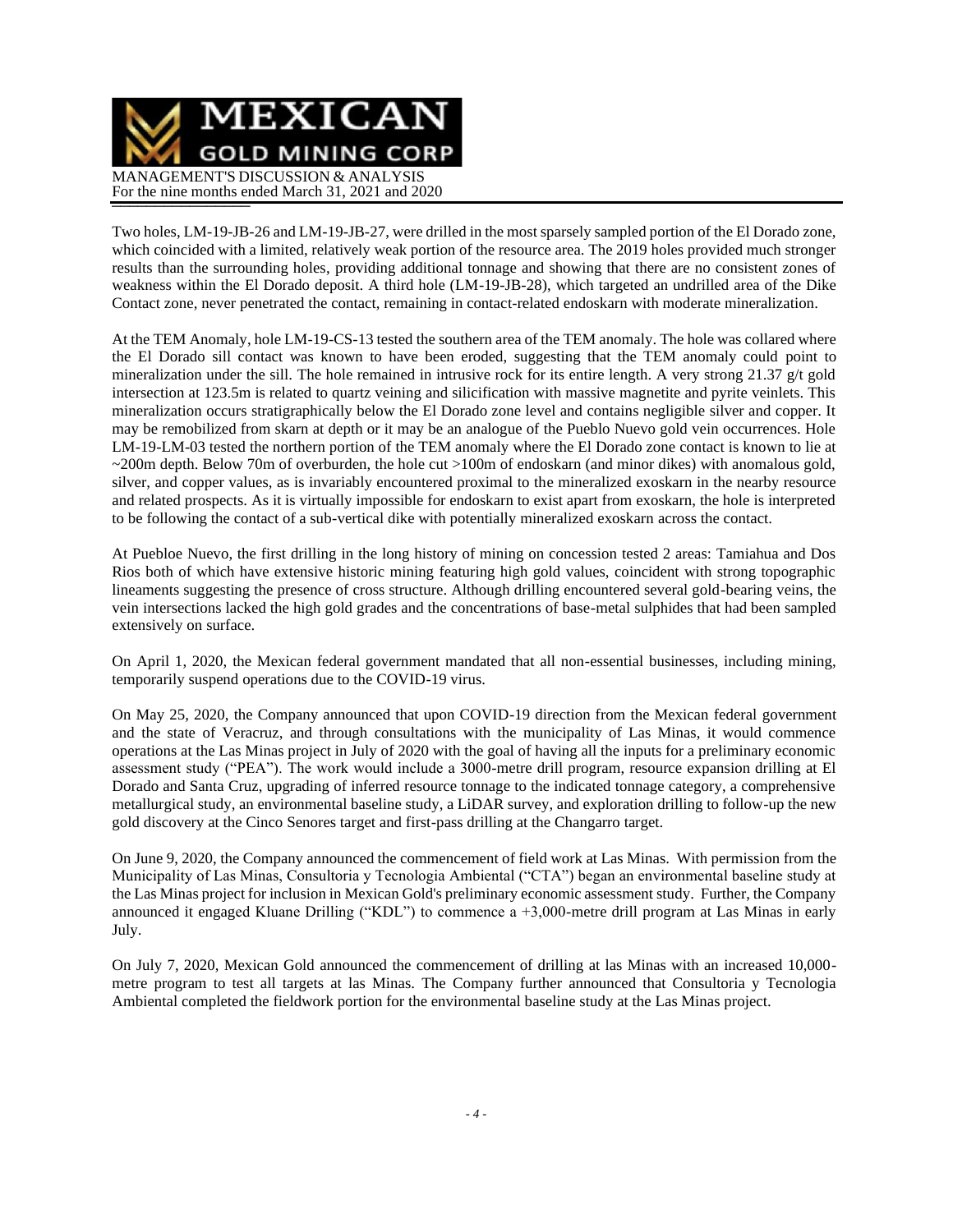MEXICAN **GOLD MINING CORP** MANAGEMENT'S DISCUSSION & ANALYSIS For the nine months ended March 31, 2021 and 2020

The surface water study included sampling nearby rivers and creeks to analyze concentrations of metals and mercury (total and dissolved) and other inorganic parameters (chlorides, pH, color, sulphates, hardness, dissolved oxygen, total suspended solids and conductivity). The flora and fauna study included observations along transects in the project area of influence to identify species of herpetofauna, birds and flora, including possible protected species from these three groups.

On September 15, 2020, the Company provided initial drill results from its 2020 drill program with the following highlights:

- Step-outs of between 90m and 135m carry the El Dorado zone further west over a 450m length. Assays include 10m of 3.93 g/t AuEq in hole LM-20-JB-29 and 19m of 2.15 g/t AuEq in hole LM-20-JB-33
- The El Dorado resource has tentatively been opened to the south with holes LM-20-ED-60 at 30.4m of 4.00 g/t AuEq and LM-20-JB-30 at 16m of 3.01 g/t AuEq
- A 200m gap between the north-east El Dorado zone and the historic mining area of Las Boquillas has been infilled with hole LM-20-LB-02 at 5m of 7.70 g/t AuEq
- The existence of an ore shoot at the East Dike Contact has been confirmed with LM-20-ED-57 at 53.9m of 1.58 g/t AuEq

| <b>Hole ID</b> | From<br>(m)    | To(m) | Length<br>(m)  | AuEq<br>g/t | Au<br>g/t    | Cu<br>$\frac{0}{0}$ | <b>Est. True</b><br>Width (m) | <b>Azimuth</b> | Dip   |
|----------------|----------------|-------|----------------|-------------|--------------|---------------------|-------------------------------|----------------|-------|
| LM-20-ED-55    | 40             | 42    | $\overline{2}$ | 3.63        | 3.57         | 0.66                | 1.7                           | 45             | $-60$ |
| and            | 62             | 70    | 8              | 0.95        | 0.85         | 0.63                | 6.8                           |                |       |
| and            | 84             | 84.45 | 0.45           | 2.35        | 1.31         | 0.95                | 0.4                           |                |       |
| LM-20-ED-57    | 24.2           | 26.2  | $\overline{2}$ | 2.07        | 1.28         | 0.51                | 1.5                           | 85             | $-50$ |
| and            | 54.4           | 108.3 | 53.9           | 1.58        | 0.58         | 0.65                | 41.3                          |                |       |
| including      | 54.4           | 62.4  | 8              | 1.79        | 0.85         | 0.63                | 6.1                           |                |       |
| and            | 78.3           | 108.3 | 30             | 2.21        | 0.76         | 0.95                | 23                            |                |       |
| including      | 94.2           | 108.3 | 14.1           | 3.17        | 0.93         | 1.45                | 10.8                          |                |       |
| LM-20-ED-59    | 152            | 156   | $\overline{4}$ | 2.98        | 1.82         | 0.76                | 3.1                           | 68             | $-50$ |
| and            | 207.9          | 211.7 | 3.8            | 1.94        | 1.26         | 0.46                | 2.9                           |                |       |
| LM-20-ED-60    | $\mathbf{0}$   | 2.9   | 2.9            | 2.32        | 1.52         | 0.5                 | 2.8                           | 68             | $-75$ |
| and            | 106.9          | 137.3 | 30.4           | 4.00        | 2.41         | 1.09                | 29.4                          |                |       |
| including      | 112.9          | 137.3 | 24.4           | 4.79        | 2.87         | 1.29                | 23.6                          |                |       |
| including      | 133.3          | 139.3 | 6              | 9.63        | 7.68         | 1.33                | 5.8                           |                |       |
| LM-20-ED-61    | 5 <sup>5</sup> | 14    | 9              | 2.64        | 2.03         | 0.39                | 8.2                           | 180            | $-65$ |
| and            | 109.5          | 113.5 | $\overline{4}$ | 1.91        | $\mathbf{1}$ | 0.6                 | 3.6                           |                |       |
| LM-20-JB-29    | 152.2          | 162.2 | 10             | 3.93        | 1.91         | 1.33                | 7.7                           | 280            | $-50$ |
| LM-20-JB-30    | 100.7          | 116.7 | 16             | 3.01        | 1.61         | 0.91                | 15                            | 180            | $-70$ |

### **Drill Results Table**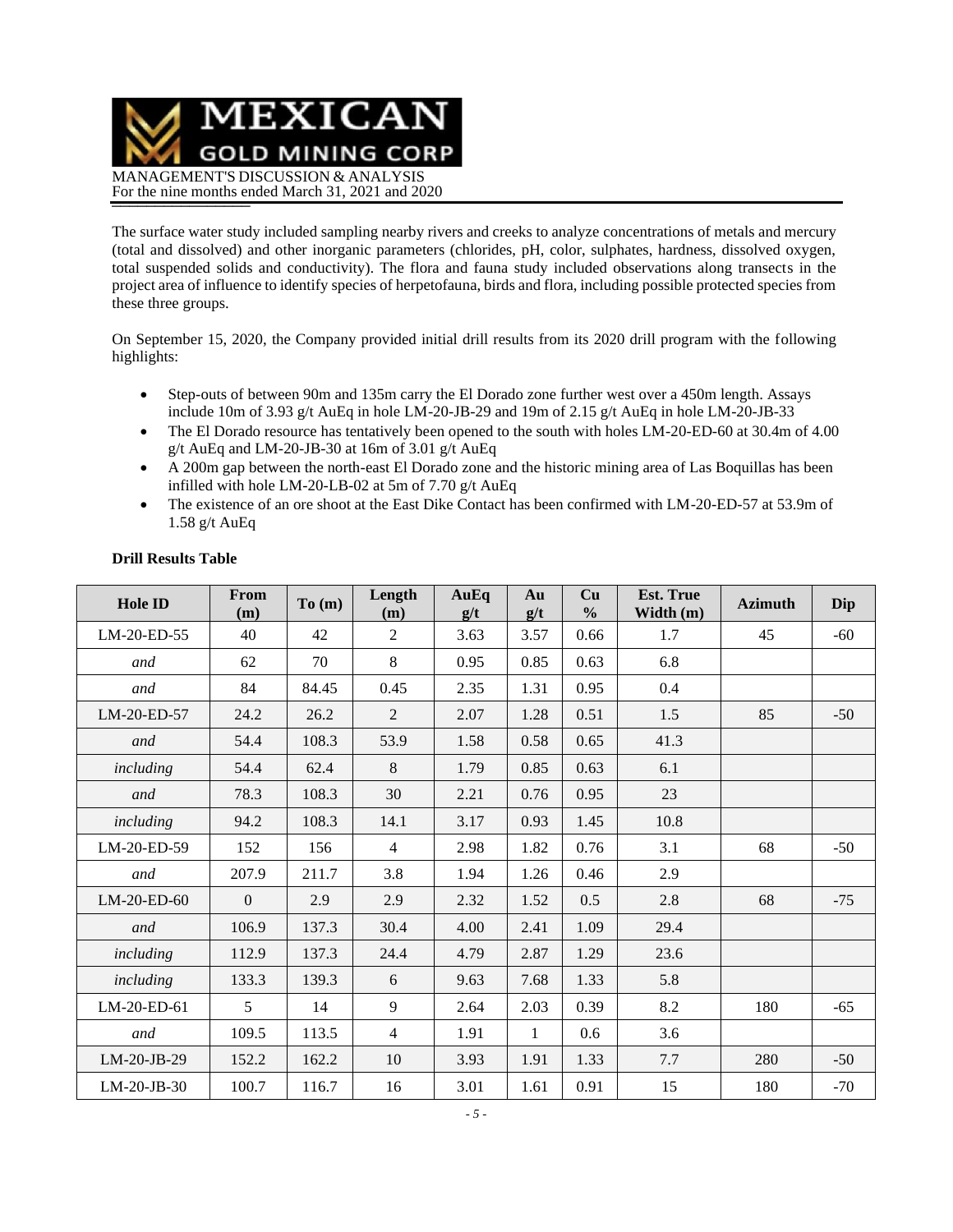MEXICAN **GOLD MINING CORP** 

MANAGEMENT'S DISCUSSION & ANALYSIS For the nine months ended March 31, 2021 and 2020

| <b>Hole ID</b> | <b>From</b><br>(m) | To(m)  | Length<br>(m)  | AuEq<br>g/t | Au<br>g/t | Cu<br>$\frac{0}{0}$ | <b>Est. True</b><br>Width $(m)$ | <b>Azimuth</b> | Dip   |
|----------------|--------------------|--------|----------------|-------------|-----------|---------------------|---------------------------------|----------------|-------|
| including      | 100.7              | 106.7  | 6              | 4.86        | 2.75      | 1.35                | 5.6                             |                |       |
| $LM-20-LB-01$  | 80.4               | 82.4   | 2              | 2.67        | 1.45      | 0.81                | 1.4                             | 130            | $-45$ |
| $LM-20-LB-02$  | 20.7               | 22.7   | 2              | 5.58        | 1.38      | 2.74                | 1.5                             | 190            | $-48$ |
| and            | 90.9               | 95.9   | 5              | 7.70        | 7.4       | 0.19                | 3.7                             |                |       |
| $LM-20-JB-31$  | 163                | 175.6  | 12.6           | 1.98        | 0.67      | 0.85                | 8.9                             | 260            | $-45$ |
| including      | 167.6              | 175.6  | 8              | 2.56        | 0.93      | 1.13                | 5.7                             |                |       |
| $LM-20-JB-32$  | 158.25             | 162.25 | $\overline{4}$ | 3.04        | 1.16      | 1.24                | 3.3                             | 220            | $-55$ |
| $LM-20-JB-33$  | 95.9               | 114.9  | 19             | 2.15        | 0.93      | 0.8                 | 16.5                            | 260            | $-60$ |
| including      | 95.9               | 102.9  | 7              | 3.63        | 1.53      | 1.38                | 6.1                             |                |       |
| and            | 108.9              | 114.9  | 6              | 2.14        | 1.06      | 0.8                 | 5.2                             |                |       |
| $LM-20$ -CS-16 | 74.2               | 75.2   | 1              | 1.33        | 1.14      | 0.1                 | N/A                             | 300            | $-65$ |

Holes LM-20-ED-56, LM-20-ED-58, LM-20-CS-17, and LM-20-CS-18 returned no significant assays.

The AuEq grade was calculated using the following formula:

g AuEq/t = g Au/t + (0.0123077 x g Ag/t) + (1.4492753 x %Cu)

This formula is based on prices of US\$1,300.00 per ounce gold, US\$16.00 per ounce silver, and US\$2.75 per pound copper. Metal recoveries were not included in the equivalency calculation since the metallurgical studies completed to date indicate a recovery of 89 per cent for gold, 84 per cent for silver and 95 per cent for copper.

The West Dike Contact ("WDC") zone has significant room for expansion. Hole LM-20-ED-55 was abandoned short of the target due to technical problems but will be re-drilled.

The East Dike Contact ("EDC") zone has so far not been included in resource modelling due to sparse drilling. The 2020 program aims to establish and expand the EDC, with several more holes upcoming. LM-20-ED-57 confirmed indications that a strong ore shoot exists on the east contact, intersecting 53.9m of 1.58 g/t AuEq. LM-20-ED-59 at 4m of 2.98 g/t AuEq was a 50m step-out aimed at the ore shoot but hit above it on an inflection, confirming that the EDC zone has at least 40m height extent. Holes LM-20-ED-56 & 58 encountered irregularities in the contact and drilled into the dike.

The south El Dorado zone area has tentatively been open for resource expansion. One further hole has been drilled (assays pending) and several more holes are planned. LM-20-ED-60 at 30.4m of 4.00 g/t AuEq infilled an 80m gap in the layout. LM-20-ED-61 at 9m of 2.64 g/t AuEq filled a 110m embayment in the ED zone. LM-20-JB-30 at 16m of 3.01 g/t AuEq filled a 125m embayment in the ED zone.

The entire western side of the El Dorado zone has been open for expansion, subject to overcoming terrain challenges. Drilling detailed in this news release has appended a 450m long strip 90 to 135 m wide to the ED zone. Further drilling has already been completed (assays pending) and further holes are scheduled. LM-20-JB-29 at 10m of 3.93 g/t AuEq is a 135m step-out. LM-20-JB-31 at 12.6m of 1.95 g/t Au Eq is a 100m step-out. LM-20-JB-33 at 19m of 2.15 g/t AuEq is a step-out 120m to the north-west of the limit of the current resource, which potentially brings earlier, outlying drill intersections up to 200m north into the model. LM-20-JB-32 at 4m of 3.04 g/t Au Eq is an infill hole for JB-31.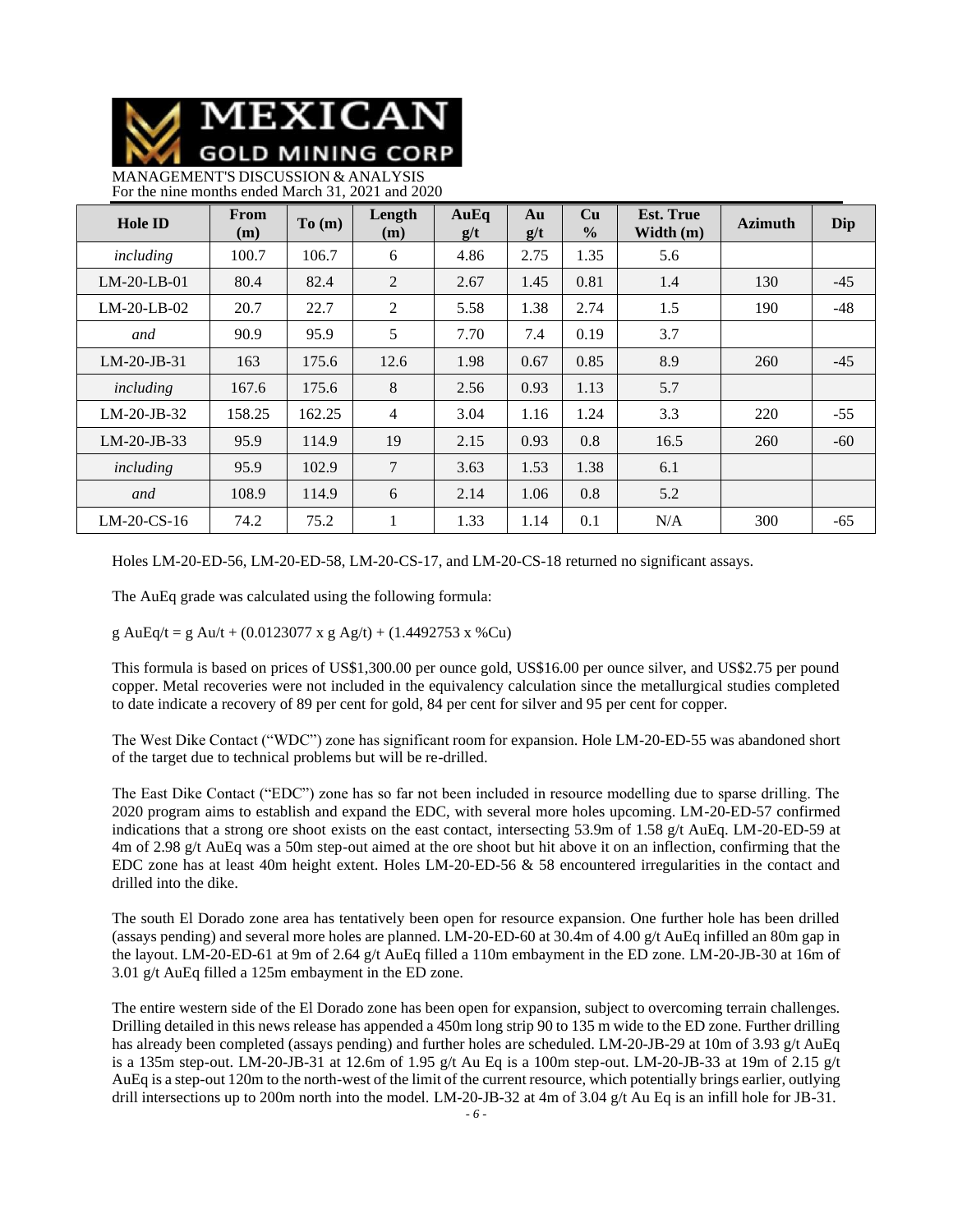MEXICAN **GOLD MINING CORP** MANAGEMENT'S DISCUSSION & ANALYSIS For the nine months ended March 31, 2021 and 2020

There is a 200m gap in drilling between the historic, high-grade mines at Las Boquillas and the north-east limit of the current resource. This area had not been tested until now due to terrain challenges. There are more holes planned for 2020 which will attempt to infill this 200m X 300m open space. LM-20-LB-01 at 2m of 2.67 g/t AuEq did not fully clear a local dike, which affected the ED zone in this hole. LM-20-LB-02 at 5m of 7.70 g/t AuEq and 2m of 5.58 g/t Au Eq is a 125m step-out north of the current resource.

The 3 holes drilled in the Cinco Senores area were follow-ups to a gold discovery made in late 2019 on a blind geophysical target. The form and orientation of the Au-bearing zone was unknown. It appears that the zone may have been intersected in hole LM-20-CS-16. Further drilling is scheduled on this occurrence.

On November 9, 2020, the Company provided drill results from its 2020 drill program with the following highlights:

- Hole LM-20-ED-69 intersected 32m of 4.56 g/t AuEq and 13m of 6.39 g/t AuEq. This hole increased the width of the West Dike Contact zone ore shoot by 150% at the south end.
- Hole LM-20-ED-66 intersected 12m of 4.86 g/t AuEq and 24m of 2.48 g/t AuEq. This hole increased the width of the main WDC ore shoot by 100% at the north end and connected the El Dorado lower zone to the WDC zone.
- Drilling on the upper WDC zone yielded 10m of 10.98 g/t AuEq in hole LM-20-ED-71 and 4.5m of 9.35 g/t AuEq (within 21.7m of 2.88 g/t AuEq) in hole LM-20-ED-64, 55m and 40m above the ED zone.
- Hole LM-20-ED-73 (assays pending) has intersected the East Dike Contact zone ore shoot 175m to the southeast of the previous intersection.

| <b>Hole ID</b> | From<br>(m) | To(m) | Length<br>(m)  | AuEq<br>g/t | Au<br>g/t | Cu<br>$\frac{0}{0}$ | <b>Est. True</b><br>Width (m) | <b>Azimuth</b> | Dip   |
|----------------|-------------|-------|----------------|-------------|-----------|---------------------|-------------------------------|----------------|-------|
| LM-20-ED-62    | 122.7       | 128.7 | 6              | 2.23        | 1.41      | 0.55                | 4.6                           | 125            | $-50$ |
| LM-20-ED-63    | 91.5        | 93.5  | 2              | 3.18        | 2.1       | 0.69                | 1.4                           | 160            | $-45$ |
| and            | 168.4       | 170.4 | 2              | 5.08        | 5.07      | $\overline{0}$      | 1.4                           |                |       |
| $LM-20-ED-64$  | 84.3        | 106   | 21.7           | 2.88        | 1.21      | 1.1                 | 15.3                          | 93             | $-45$ |
| including      | 98          | 102.5 | 4.5            | 9.35        | 3.74      | 3.76                | 3.2                           |                |       |
| LM-20-ED-65    | 121         | 123   | 2              | 2.73        | 2.32      | 0.21                | 1.7                           | 106            | $-58$ |
| LM-20-ED-66    | 150         | 162   | 12             | 6.7         | 4.86      | 1.17                | 8.5                           | 93             | $-45$ |
| and            | 181         | 205   | 24             | 2.48        | 1.2       | 0.85                | 17.0                          |                |       |
| $LM-20-ED-67$  | 73.3        | 75.3  | 2              | 1.73        | 1.33      | 0.27                | 1.5                           | 45             | $-50$ |
| LM-20-ED-68    | 85.6        | 97.6  | 12             | 3.19        | 1.56      | 1.03                | 11.6                          | 135            | $-75$ |
| LM-20-ED-69    | 95.5        | 99.5  | $\overline{4}$ | 2.41        | 1.29      | 0.71                | 3.6                           | 190            | $-63$ |
| and            | 175         | 188   | 13             | 6.39        | 4.38      | 1.84                | 11.6                          |                |       |
| and            | 211.6       | 243.6 | 32             | 4.56        | 2.8       | 1.12                | 28.5                          |                |       |
| LM-20-ED-70    | 147.3       | 157.7 | 10.4           | 2.22        | 1.9       | 0.36                | 8                             | 68             | $-50$ |

### **Drill Results Table**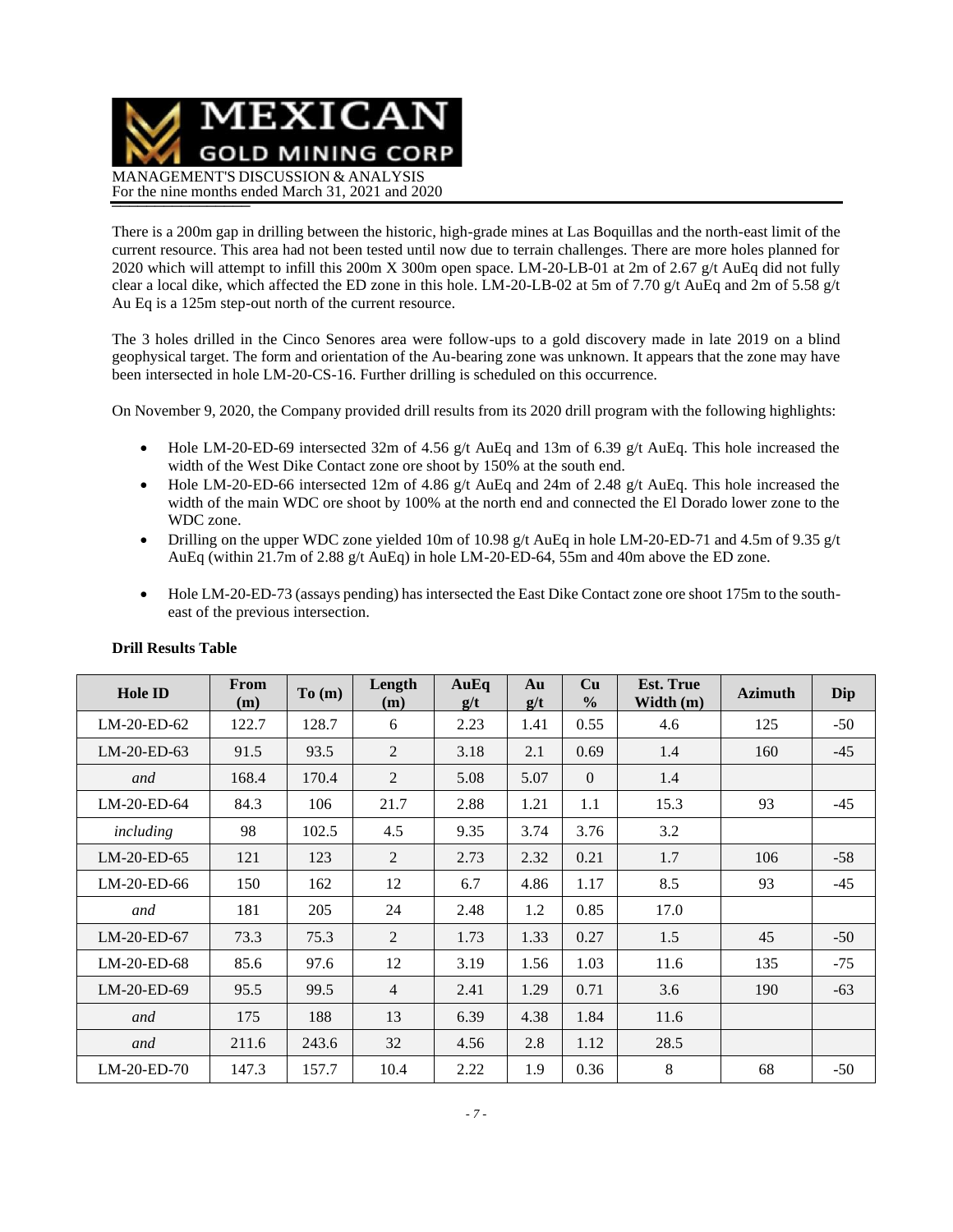MEXICAN **GOLD MINING CORP** 

MANAGEMENT'S DISCUSSION & ANALYSIS For the nine months ended March 31, 2021 and 2020

| <b>Hole ID</b> | From<br>(m) | To(m) | Length<br>(m) | AuEq<br>g/t | Au<br>g/t | Cu<br>$\frac{0}{0}$ | <b>Est. True</b><br>Width $(m)$ | <b>Azimuth</b> | Dip   |
|----------------|-------------|-------|---------------|-------------|-----------|---------------------|---------------------------------|----------------|-------|
| and            | 182.6       | 184.6 | 2             | 1.77        | 0.6       | 0.78                | 1.5                             |                |       |
| $LM-20-ED-71$  | 104         | 114   | 10            | 10.98       | 3.46      | 5.08                | 7.4                             | 90             | $-48$ |
| $LM-20-JB-35$  | 198.1       | 204.6 | 6.5           | 1.64        | 0.4       | 0.83                | 5.3                             | 287            | $-55$ |
| $LM-20-JB-36$  | 190.9       | 195   | 4.1           | 2.69        | 0.9       | 1.17                | 3.2                             | 322            | $-52$ |
| $LM-20-JB-37$  | 207.9       | 208.9 |               | 2.24        | 0.94      | 0.86                | 0.8                             | 252            | $-52$ |
| $LM-20-JB-38$  | 137.6       | 140   | 2.4           | 1.41        | 0.65      | 0.51                | 2.2                             | 280            | $-65$ |
| $LM-20-LP-05$  | 56.2        | 57.7  | 1.5           | 2.2         | 2.15      | 0.02                | 1.1                             | 245            | $-45$ |
| $LM-20-LP-06$  | 22.7        | 24    | 1.3           | 4.25        | 3.73      | 0.31                |                                 | 281            | $-50$ |
| $LM-20-LP-07$  | 61.2        | 61    | 0.5           | 3.93        | 3.91      | 0.01                | 0.4                             | 264            | $-48$ |

Holes LM-20-JB-34, LM-20-JB-39, LM-20-LP-01, LM-20-LP-02, LM-20-LP-03, LM-20-LP-04, LM-20-LP-08, LM-20-LP-09, LM-20-CS-19, LM-20-CS-20, and LM-20-CS-21 returned no significant assays.

The AuEq grade was calculated using the following formula:

g AuEq/t = g Au/t + (0.0123077 x g Ag/t) + (1.4492753 x %Cu)

This formula is based on prices of US\$1,300.00 per ounce gold, US\$16.00 per ounce silver, and US\$2.75 per pound copper. Metal recoveries were not included in the equivalency calculation since the metallurgical studies completed to date indicate a recovery of 89 per cent for gold, 84 per cent for silver and 95 per cent for copper.

The dike contact zones at Las Minas consist of mineralization within structures related to sub-vertical diorite-marble contacts, and thickened, enriched ore shoots formed where the DC zones meets the flat-lying El Dorado zone. Each has a distinct mineralization style. The WDC zone ore shoot is notably the richest part of the Las Minas deposits and it was incorrectly thought to be fully defined previous to this drilling. The tabular, vertical portion of the WDC zone south of section 8025N was essentially theoretical, with very little drilling until Q3-Q4 2020.

LM-20-ED-69 intersected 32m of 4.56 g/t AuEq and 13m of 6.39 g/t AuEq. This hole unexpectedly increased the width of the ED zone/southern WDC ore shoot by 150% from 40m to 100m on cross section 7825N. Local geology suggests that this intersection may represent a newly discovered DC type zone and another ore shoot as well.

LM-20-ED-66 intersected 12m of 4.86 g/t AuEq and 24m of 2.48 g/t AuEq. This hole has increased the width of the southern WDC ore shoot by 100%, from 22m to 44m on cross section 7900N, 75m north of LM-20-ED-69. There is space to further increase the width on this section. Additionally, this hole now connects a single previous intersection (referred to as the ED lower zone) to the WDC zone, adding 20 to 45m of depth to it.

Drilling on the southern limb of the WDC vertical zone has yielded 10m of 10.98 g/t AuEq in hole LM-20-ED-71 and 4.5m of 9.35 g/t AuEq (within 21.7m of 2.88 g/t AuEq) in hole LM-20-ED-64. Along with several other intersections, these holes show that the southern WDC zone occupies structures detached from the main dike and continues south for at least 200m. It has now been intersected consistently 55m above and up to 90m above the ED zone.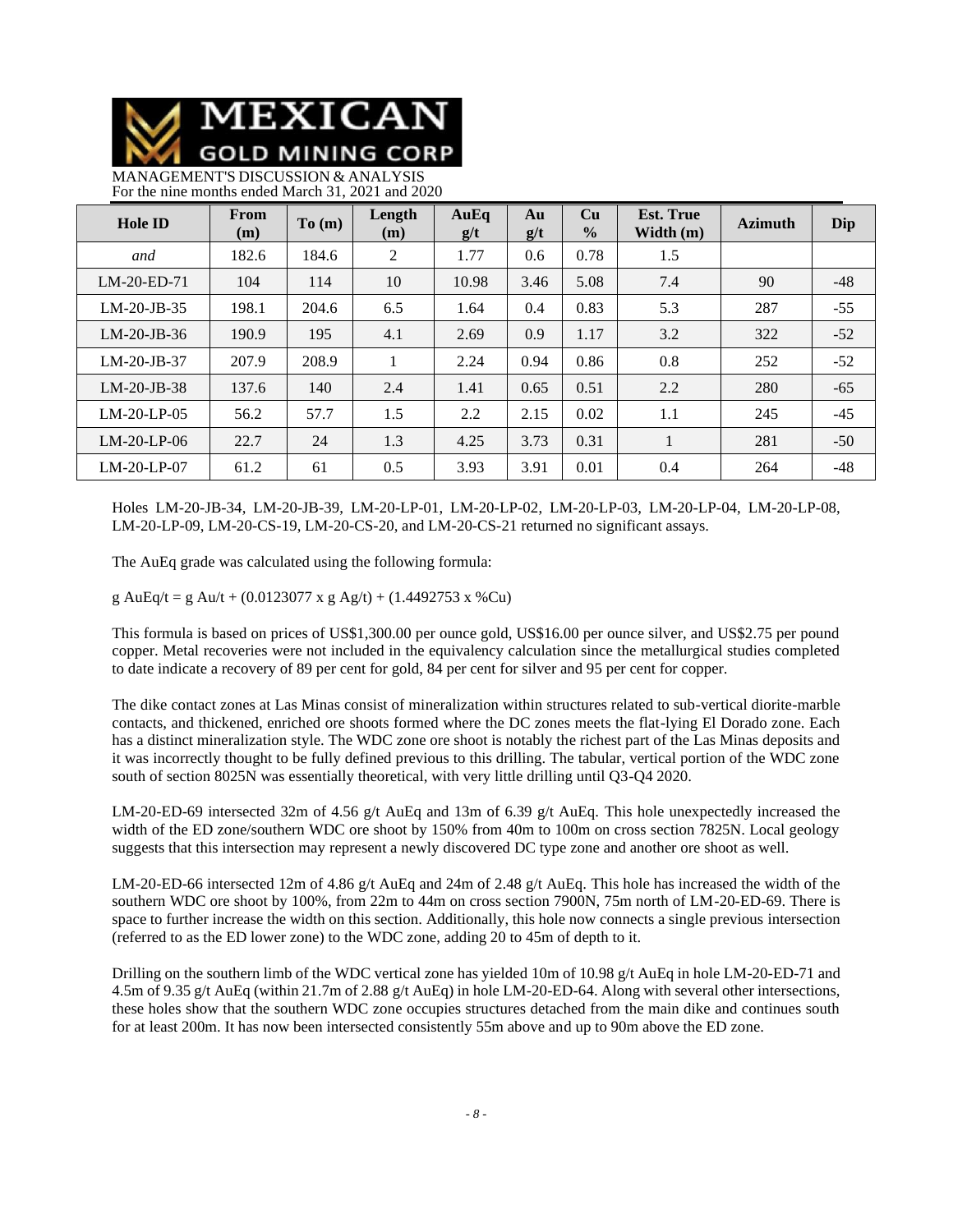

The EDC has similar morphology to the WDC, with lesser thicknesses and grades. The EDC has so far not been included in resource modelling due to the lack of drilling until Q3-Q4 2020. It has now become clear that there is a curved steepening to the plunge of the EDC ore shoot which caused a few misses and allowed for only one previous intersection (LM-17-ED-43).

LM-20-ED-70 cut the EDC above the ore shoot, intersecting 10.4m of 2.22 g/t AuEq in the EDC and 2m of 1.77 g/t AuEq in the east ED zone.

LM-20-ED-73 (assays pending) intersected closely above the ore shoot with a strong EDC and ED zone. This is 95m SE of LM-20-ED-70 and 175m to the south-east of the closest ore shoot intersection in hole LM-20-ED-57.

The entire western side of the ED zone has been open for expansion, subject to overcoming terrain challenges. Drilling detailed in the news release of September 15, 2020 had appended a 450m long strip 90 to 135 m wide to the ED zone. Further drilling is upcoming.

LM-20-JB-36 (4.1m of 2.69 g/t AuEq) has added a further 40m to the west extension of the ED zone on section 7900N, bringing the total west extension in 2020 to 175m.

LM-20-ED-62, at 6m of 2.23 g/t AuEq, has expanded the ED zone by 65m to the south-west. LM-20-ED-63, a further 70m to the south-west from hole LM-20-ED-62, intersected an atypical gold-rich, copper-leached portion of the ED zone with 2m of 5.07 g/t Au.

On January 21, 2021, the Company provided final drill results from its 2020 drill program with the following highlights:

- Hole LM-20-ED-76 intersected 21m of 9.82 g/t AuEq in the recent El Dorado ("ED") zone extension and 10m of 6.39 g/t AuEq in the West Dike Contact zone. This hole confirmed the increase in width of the WDC zone ore shoot by 150% at the south end.
- Multiple intersections in hole LM-20-ED-81 including 52m of 3.17 g/t and 12m of 4.31 g/t AuEq confirmed a WDC Zone extension of more than 135m by 150m.
- Hole LM-20-ED-73 intersected 28.3m of 2.03 g/t AuEq in the East Dike Contact zone ore shoot 150m to the south-east of the previous intersection.

| <b>Hole ID</b> | From<br>(m) | To (m) | Length<br>(m)  | AuEq<br>g/t | Au<br>g/t | Cu<br>$\frac{0}{0}$ | <b>True</b><br>Est.<br>Width $(m)$ | <b>Azimuth</b> | Dip   |
|----------------|-------------|--------|----------------|-------------|-----------|---------------------|------------------------------------|----------------|-------|
| LM-20-ED-72    | 60.5        | 78.5   | 18             | 3.38        | 2.45      | 0.6                 | $6 - 8$                            | 185            | $-75$ |
| including      | 60.5        | 72.5   | 12             | 4.64        | 3.34      | 0.84                | $4 - 5$                            |                |       |
| $LM-20-ED-73$  | 197.1       | 225.4  | 28.3           | 2.03        | 1.48      | 0.36                | 20                                 | 80             | $-55$ |
| LM-20-ED-75    | 143         | 147    | $\overline{4}$ | 2.65        | 1.78      | 0.58                | 3                                  | 115            | $-55$ |
| and            | 157         | 172    | 15             | 2.76        | 2.42      | 0.22                | 11                                 |                |       |
| and            | 189         | 193    | 4              | 2.11        | 1.92      | 0.12                | 3                                  |                |       |
| $LM-20-ED-76$  | 139         | 149    | 10             | 2.14        | 1.23      | 0.61                | 7.5                                | 99             | $-50$ |

### **Drill Results Table**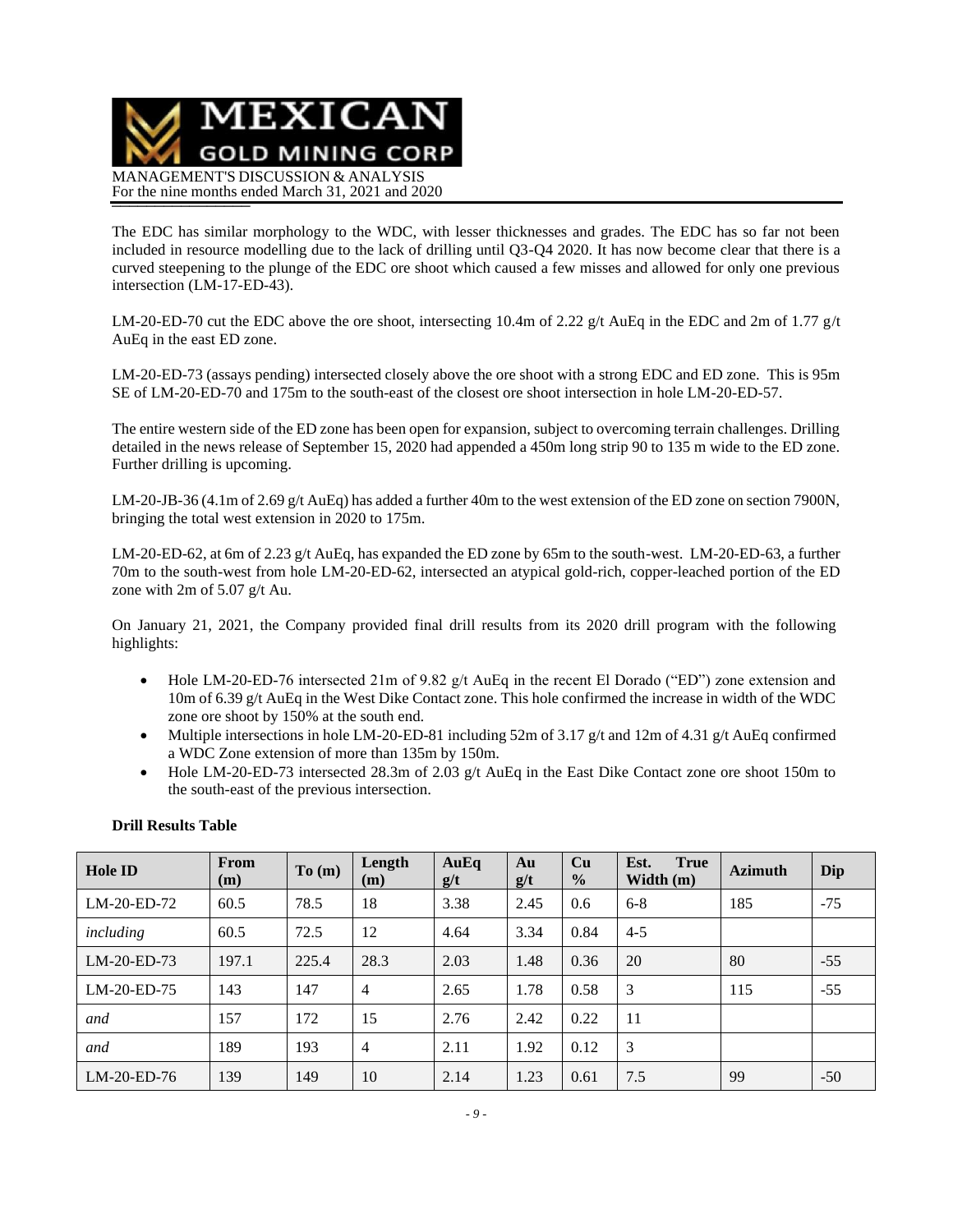MEXICAN **GOLD MINING CORP** 

MANAGEMENT'S DISCUSSION & ANALYSIS For the nine months ended March 31, 2021 and 2020

| <b>Hole ID</b> | From<br>(m)    | To(m) | Length<br>(m)  | AuEq<br>g/t | Au<br>g/t | Cu<br>$\frac{0}{0}$ | <b>True</b><br>Est.<br>Width (m) | <b>Azimuth</b> | Dip   |
|----------------|----------------|-------|----------------|-------------|-----------|---------------------|----------------------------------|----------------|-------|
| and            | 179            | 200   | 21             | 9.82        | 9.32      | 0.33                | 16.1                             |                |       |
| LM-20-ED-77    | 110.7          | 120.7 | 10             | 3.52        | 2.09      | 0.96                | uncertain                        | 90.5           | $-53$ |
| LM-20-ED-78    | 141            | 143   | $\overline{2}$ | 2.09        | 1.85      | 0.32                | 1.5                              | 88             | $-55$ |
| and            | 163            | 165   | $\overline{2}$ | 1.74        | 1.37      | 0.24                | 1.5                              |                |       |
| LM-20-ED-79    | 89             | 91    | $\overline{2}$ | 2.01        | 1.5       | 0.31                | 1.5                              | 95             | $-55$ |
| LM-20-ED-81    | 96             | 106   | 10             | 2.58        | 1.72      | 0.54                | uncertain                        | 212            | $-70$ |
| and            | 128            | 180   | 52             | 3.17        | 1.5       | 1.1                 | uncertain                        |                |       |
| including      | 128            | 162   | 34             | 3.94        | 1.83      | 1.4                 | uncertain                        |                |       |
| and            | 193            | 205   | 12             | 4.31        | 2.55      | 1.18                | 11                               |                |       |
| and            | 224            | 230   | 6              | 1.55        | 0.89      | 0.43                | 5.6                              |                |       |
| $LM-20-JB-40$  | 130.3          | 132.3 | $\overline{2}$ | 1.69        | 0.31      | 0.93                | 1.9                              | 268            | $-72$ |
| LM-20-JB-41    | 154.2          | 162   | 7.8            | 1.85        | 1.05      | 0.51                | 5.5                              | 273            | $-45$ |
| LM-20-JB-42    | $\overline{7}$ | 15.4  | 8.4            | 1.41        | 1.03      | 0.22                | uncertain                        | 273            | $-75$ |
| and            | 110            | 119   | 9              | 2.43        | 0.99      | 0.94                | 9                                |                |       |
| LM-20-JB-43    | 60             | 64    | $\overline{4}$ | 2.39        | 0.6       | 1.2                 | $\overline{4}$                   | 90             | $-48$ |
| LM-20-JB-44    | 20.5           | 34.5  | 14             | 2.52        | 1.08      | 0.96                | 14                               | 265            | $-48$ |
| LM-20-JB-45    | 64.7           | 74.7  | 10             | 1.52        | 0.54      | 0.63                | 9.7                              | 79             | $-75$ |
| including      | 64.7           | 66.7  | $\overline{2}$ | 5.26        | 1.7       | 2.33                | $\overline{2}$                   |                |       |
| LM-20-JB-46    | 73.2           | 75    | 1.8            | 10.68       | 3.62      | 4.63                | uncertain                        | 270            | $-55$ |
| and            | 148.4          | 152.4 | $\overline{4}$ | 4.38        | 2.31      | 1.33                | 3.3                              |                |       |

Holes LM-20-ED-74, LM-20-ED-80, LM-20-LB-03, and LM-20-LB-04 returned no significant assays.

The AuEq grade is calculated using the following formula:

g AuEq/t = g Au/t + (0.0123077 x g Ag/t) + (1.4492753 x %Cu)

This formula is based on prices of US\$1,300.00 per ounce gold, US\$16.00 per ounce silver, and US\$2.75 per pound copper. Metal recoveries were not included in the equivalency calculation since the metallurgical studies completed to date indicate a recovery of 89 per cent for gold, 84 per cent for silver and 95 per cent for copper.

The WDC zone consists of mineralization within 2 sub-parallel structures related to steeply-dipping diorite-marble contacts and the thickened, enriched ore shoots formed where the dike contacts meet the flat-lying El Dorado zone sill contact. Each has a distinct mineralization style. The WDC zone ore shoot is the richest portion of the Las Minas resource, so the recent expansion of this zone is significant. The southern half of the vertical portion of the WDC zone, now defined by multiple intersections, was essentially theoretical until recent drilling.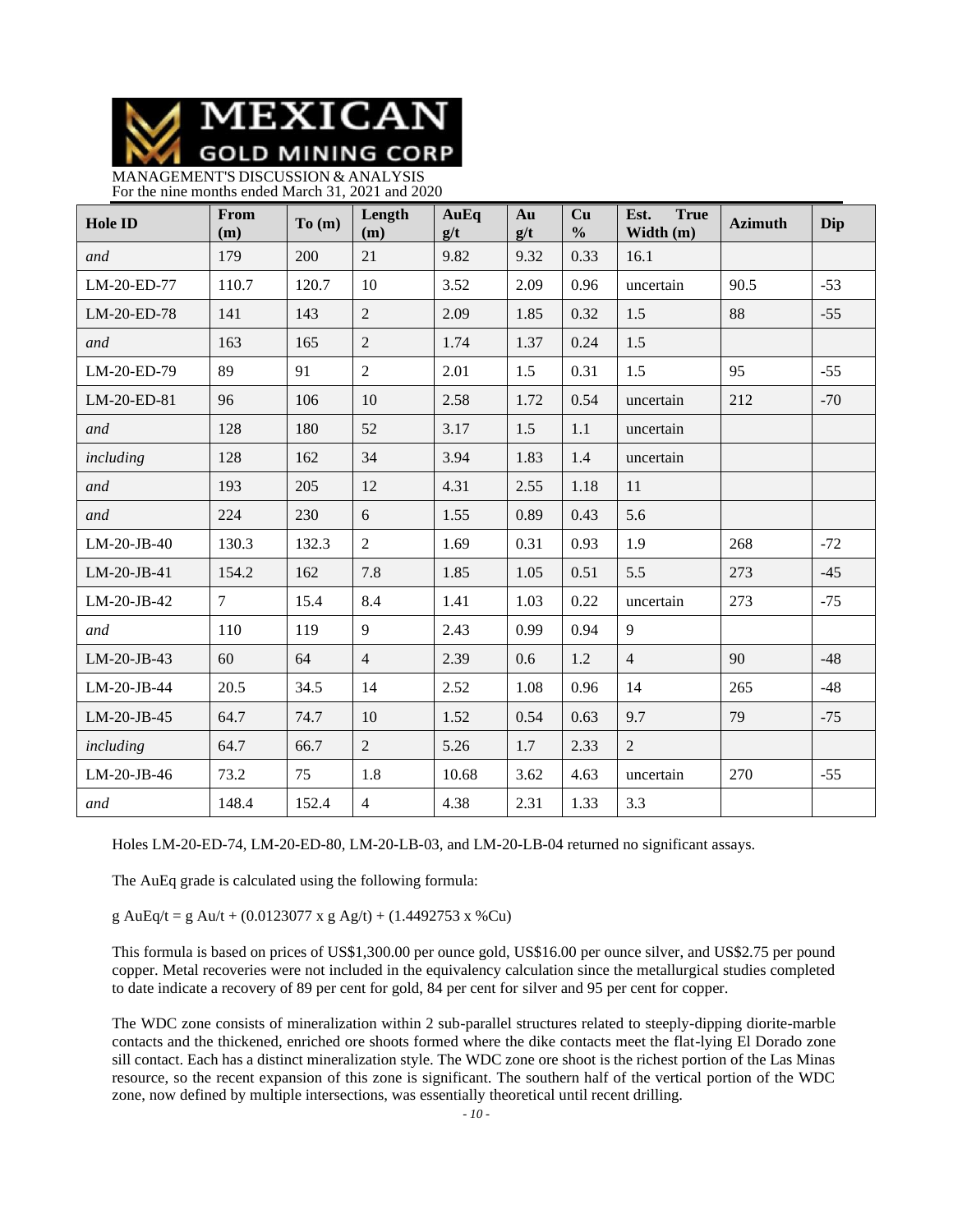

Holes LM-20-ED-76 (21m of 9.82 g/t AuEq) and LM-20-ED-81 (12m of 4.31 g/t and 8m of 3.34 g/t AuEq) successfully infilled the 100m by 75m expansion of the WDC-ED Zone ore shoot created by recent drilling. These holes also intersected the upper WDC zones above and below these ore shoot intersections.

Drilling on the southern limbs of the WDC vertical zone has and defined an up-dip height of 135 to 170m over 150m of strike:

LM-20-ED-75 cut a composite mineralized zone including 15m of 2.76 g/t AuEq, which has extended the zone 100m to the south.

LM-20-ED-72 (18m of 3.38 g/t AuEq) cut the WDC Zone 135m up-dip from the ED zone top and 215m up-dip from the lowest WDC zone intersection in the area. The true width of the zone here is uncertain (likely 6 to 8m) as the hole was drilled steeply to the zone orientation.

LM-20-ED-81 was also drilled steeply to the zone due to terrain constraints. A nearly continuous 135m of mineralization was encountered which included multiple intersections of the upper and lower WDC Zones and the ED Zone. The true widths of these intersections cannot be established but may be inferred from surrounding intersections which were oblique to the zone.

The EDC has similar morphology to the WDC, with lesser thicknesses and grades, but it had not been included in previous resource modelling due to sparse drilling. Multiple mineralized intercepts in the 2020 program define continuous mineralization, which remains open to the SE.

LM-20-ED-73 intersected 28.3m of 2.03g/t AuEq closely above the EDC-ED Zone ore shoot. This is an 80m extension from the closest EDC zone intercept in hole LM-20-ED-59 and a 150m extension of the ore shoot to the south-east from hole LM-20-ED-57.

Drilling detailed in the previous news releases of 2020 had appended a 450m long strip 90 to 135 m wide to the ED zone. The latest holes focussed on continuing this expansion to the north.

LM-20-JB-41 (7.8m of 1.85 g/t AuEq) and LM-20-JB-46 (4m of 4.50 g/t AuEq) represent 160m and 140m west extensions to the ED zone 100m and 150m north of pre-2020 drilling. LM-20-JB-42 (9m of 2.43 g/t AuEq successfully infilled the 160m extension of hole LM-20-JB-41.

The EDC Zone extends as far north as the ED Zone but weakens in its northern reaches. Holes LM-20-JB-44 (14m of 2.52 g/t AuEq) and LM-20-JB-45 (10m of 1.52 g/t AuEq) extended the WDC zone a total of 180m to the NW, to complement the ED zone expansion in this area.

On January 26, 2021, the Company announced that it has formally engaged JDS Energy & Mining Inc. ("**JDS**") of Vancouver, British Columbia, to conduct a **PEA** of its 100% owned Las Minas gold-copper project located in Veracruz, Mexico, with the following highlights:

- JDS is widely regarded as a leader in mine project engineering and economic assessments in Canada and abroad with in-depth experience in economic assessments and mine-builds in Mexico.
- The JDS team, as well as certain members of Mexican Gold's management, conducted a site visit from January 17-19, 2021 as part of their process to completing a PEA.
- The PEA is scheduled to be completed in the  $2<sup>nd</sup>$  Quarter of 2021.

The PEA study will focus on practical, fit-for-purpose solutions that will maximize the value of the Las Minas project.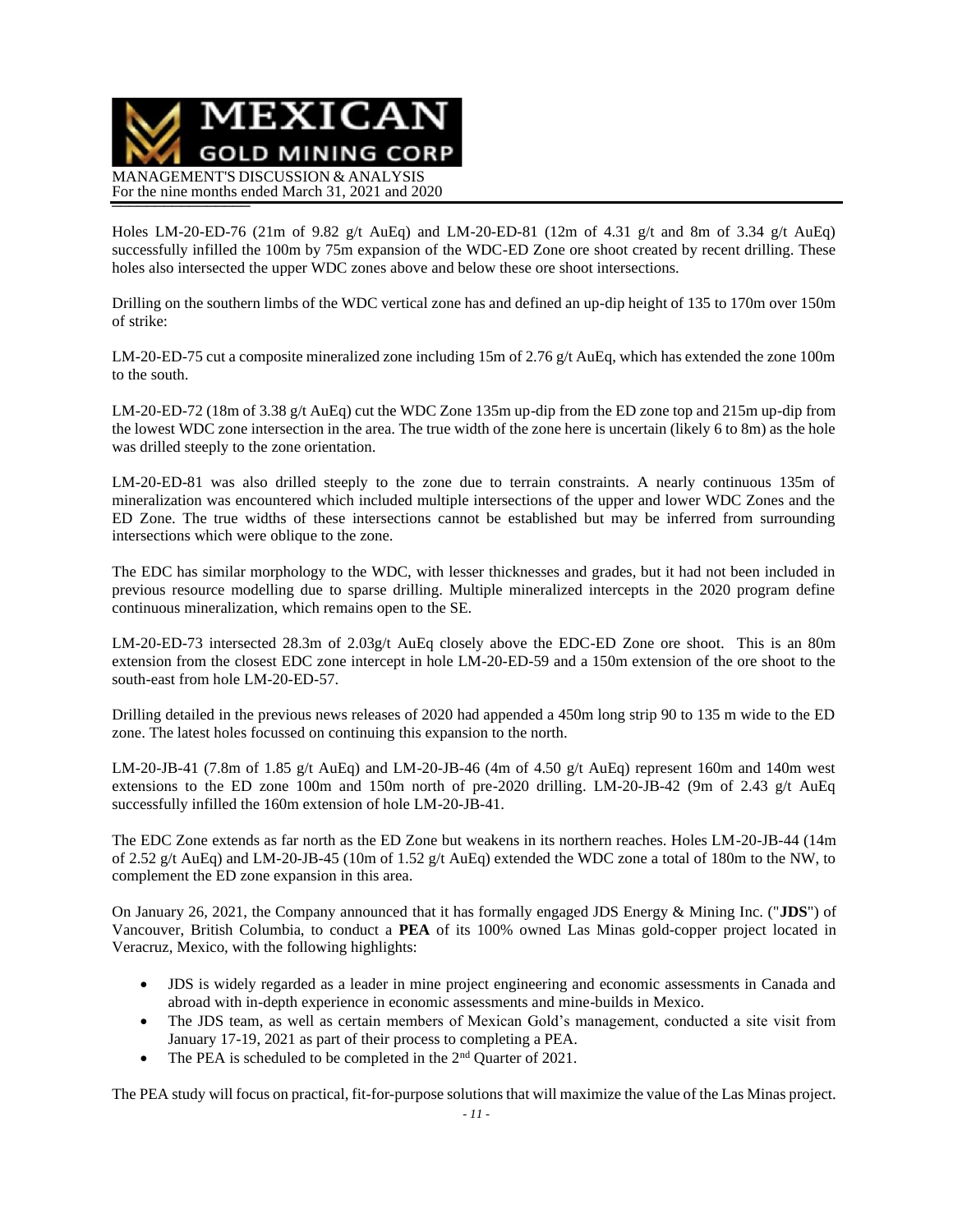

JDS anticipates completing the PEA in the 2<sup>nd</sup> quarter of 2021 and will subsequently file a technical report based on National Instrument 43-101 guidelines and Canadian Institute of Mining best practices. The PEA will provide a solid project evaluation to be used by management to establish the approximate value and outline the key decision points for the future development of the project.

The PEA report will be authored by JDS in collaboration with a number of other specialized and experienced consulting and advisory firms in the area of tailings disposal, metallurgy, environmental science, construction/mechanical engineering, and geology. JDS completed a site visit at the Las Minas project from January 17-19, 2021.

On January 28, 2021, the Company announced that Craig Roberts and Michael Murphy joined the Company as Technical Advisors.

### **Pepe Concessions**

As previously disclosed, the Company through its Mexican subsidiary Roca Verde, S.A. de C.V. (Roca Verde) filed a response as a third party of interest after receiving notification of an appeal by the heir of one of the five co-owners of a neighbouring concession (the "Neighbouring Concession Co-owner") to an earlier decision by the General Bureau of Mining ("GBM") located in Mexico regarding an overlapping area of its Las Minas property. The overlapping area comprises approximately 11% of the Las Minas project. The Company's interest in the Las Minas Project is held through Roca Verde, which owns six concessions, including the Pepe and Pepe Tres mining concessions (Collectively the "Pepe Concessions"). In 2016, Roca Verde received notice from the Regional Court of Tlaxcala of the Federal Tribunal of Administrative Justice advising that Neighbouring Concession Co-owner has appealed (the "2016 Appeal") against the General Bureau of Mining's decision to nullify a portion of the area of the concession that overlaps a portion of the Pepe Concessions.

The Company, after consulting its Mexican legal counsel, is of the view that the appeal is without merit and that the February 28, 2014 decision by the General Bureau of Mining was correct in all material respects based on the review of the title documents relating to the Pepe Concessions and the neighbouring concessions, and both the former owners of the Pepe Concessions (from whom Roca Verde had acquired the Pepe Concessions) and currently Roca Verde have valid ownership to the overlapping area under applicable Mexican law. The Company believes that the 2016 Appeal will be denied in due course.

In early 2017, the above Neighbouring Concession Co-owner filed another petition with the General Bureau of Mining in Mexico requesting the cancellation of Roca Verde's Pepe mining concession. The GBM indicated that it would not review the petition until the 2016 Appeal is resolved. In 2017, the Neighbouring Concession Co-owner filed an appeal (the "2017 Appeal") in the Regional Court of Tlaxcala of the Federal Tribunal of Administrative Justice against the decision of the GBM as well.

The Company after consulting its Mexican legal counsel is of the view that the 2017 Appeal is also without merit and believes that the 2017 Appeal will be denied in due course. Based on a review of the title documents relating to the Pepe Concessions and the neighbouring concession and having consulted with Mexican legal counsel, the Company believes that both the former owners of the Pepe Concessions and now Roca Verde have valid ownership to the overlapping area under applicable Mexican law.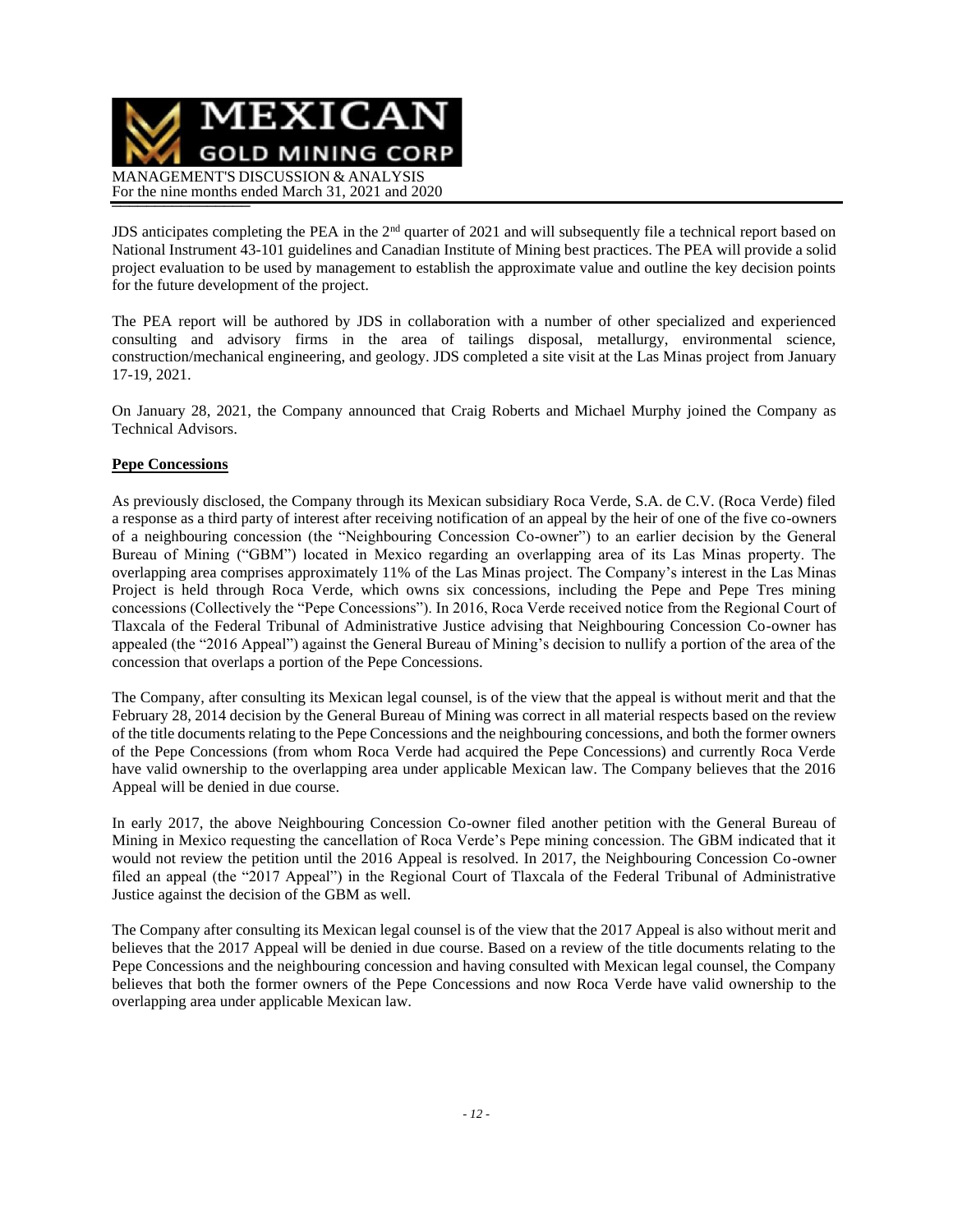

### **Environmental Contingency**

The Company's mining and exploration activities are subject to various laws and regulations relating to the protection of the environment. These environmental regulations are continually changing and are generally becoming more restrictive. As of March 31, 2021, the Company does not believe that there are any significant environmental obligations requiring material capital outlays in the immediate future.

### **Overall Objective**

The Company's business objective is to generate returns for our shareholders by acquiring high potential precious metals exploration properties in safe jurisdictions and adding significant value by carrying out focused exploration and development programs.

#### **Exploration and evaluation activities**

The following tables summarize the accumulated costs incurred to date with respect to the Company's interest in mineral properties owned, leased or under option that the Company continues to explore:

|                                                                     | Las Minas  |
|---------------------------------------------------------------------|------------|
| Nine months ended March 31, 2021                                    | S          |
| <b>Exploration and evaluation expenditures</b>                      |            |
| Cumulative exploration and evaluation expenditures – June 30, 2020  | 15,927,644 |
| Drilling                                                            | 1,268,054  |
| Environmental studies                                               | 13,657     |
| Geological and consulting                                           | 5,507      |
| Operational support                                                 | 207,338    |
| Preliminary economic assessment                                     | 248,628    |
| Resource estimation                                                 | 89,287     |
|                                                                     | 1,832,471  |
| Cumulative exploration and evaluation expenditures – March 31, 2021 | 17,760,115 |

|                                                                     | Las Minas  |
|---------------------------------------------------------------------|------------|
| Nine months ended March 31, 2020                                    | S          |
| <b>Exploration and evaluation expenditures</b>                      |            |
| Cumulative exploration and evaluation expenditures – June 30, 2019  | 15,201,488 |
| Drilling                                                            | 367,467    |
| Geological and consulting                                           | 116,899    |
| Operational support                                                 | 105,215    |
| Other                                                               | 13,897     |
| Resource estimation                                                 | 90,729     |
|                                                                     | 694,207    |
| Cumulative exploration and evaluation expenditures – March 31, 2020 | 15,895,695 |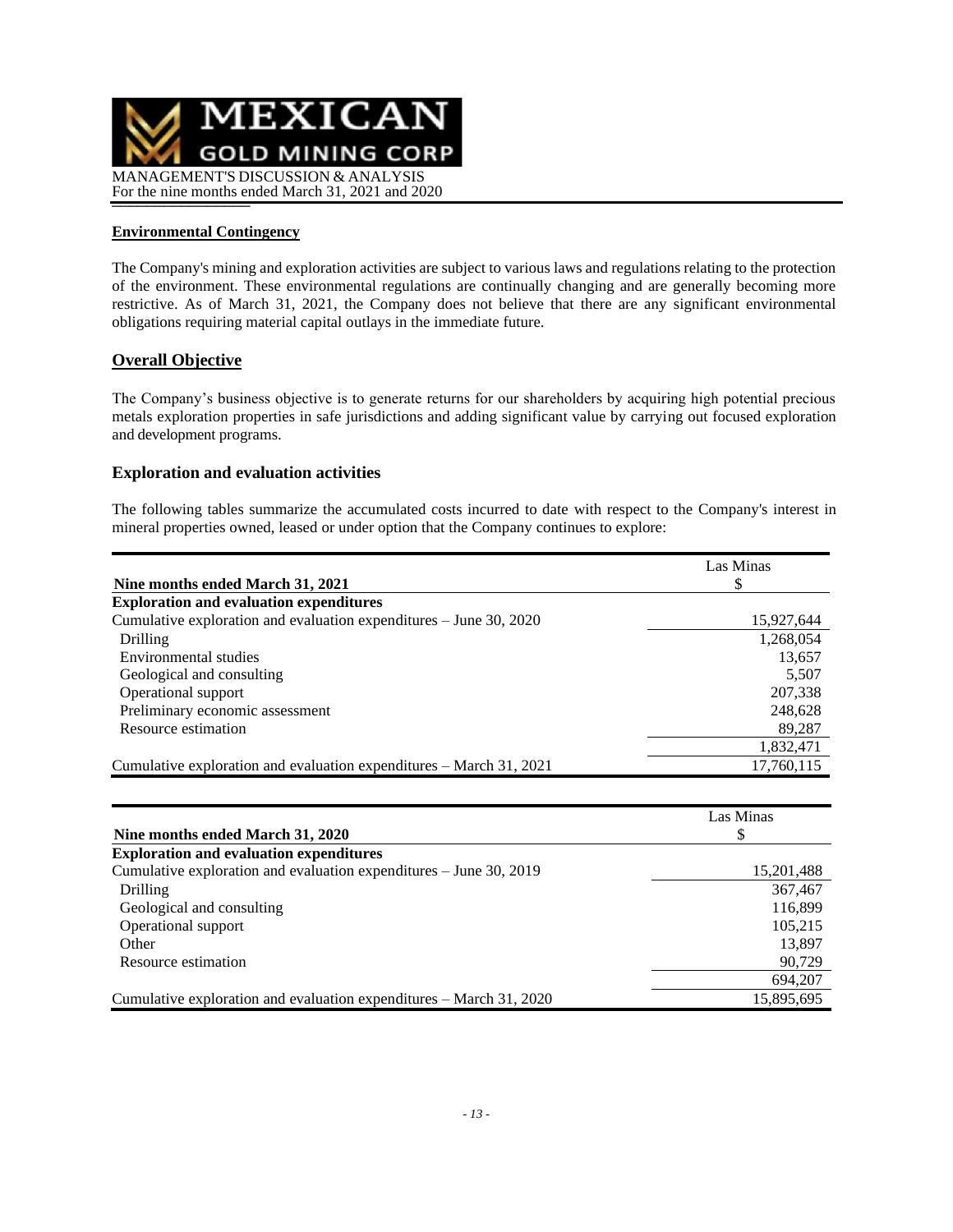

## **Overall Performance and Results of Operations**

Total assets decreased to \$889,004 at March 31, 2021, from \$1,967,133 at June 30, 2020 primarily as a result of a decrease in cash and cash equivalents of \$1,225,338, partially offset by an increase in amounts receivable of \$175,545. The most significant assets at March 31, 2021 were cash and cash equivalents of \$635,998 (June 30, 2020: \$1,861,336), and amounts receivable of \$230,769 (June 30, 2020: \$55,224). Cash decreased by \$1,225,338 during the nine months ended March 31, 2021 primarily as a result of cash used in operating activities of \$2,619,168, partially offset by gross proceeds of \$1,400,000 less share issuance costs paid of \$8,452 in connection with a non-brokered private placement financing completed in January 2021.

### *Nine months ended March 31, 2021 and 2020*

During the nine months ended March 31, 2021, loss before other items increased by \$587,147 to \$2,754,593 compared to \$2,167,446 for the nine months ended March 31, 2020. The increase in loss before other items is largely due to:

• An increase of \$1,138,264 in exploration and evaluation expenditures. Exploration and evaluation expenditures were \$1,832,471 for the nine months ended March 31, 2021 compared to \$694,207 for the nine months ended March 31, 2020. The Company completed its drilling program comprised of 65 holes totaling 10,221 meters, as well as incurred costs in connection with a preliminary economic assessment, and an updated 43-101 resource estimate at its Las Minas project during the nine months ended March 31, 2021, compared to completion of a diamond drill program comprised of 13 holes totaling 2,071, as well as, incurred costs in connection with an updated 43-101 resource estimate at the Company's Las Minas project during the nine months ended March 31, 2020.

The increase was partially offset by:

- A decrease of \$377,439 in share-based payments. Share-based payments were \$99,110 for the nine months ended March 31, 2021 compared to \$476,549 for the nine months ended March 31, 2020. The decrease is due to 100,000 stock options granted and no vesting of past stock options granted during the nine months ended March 31, 2021, compared to 4,800,000 stock options granted and the continued vesting of past stock options granted during the nine months ended March 31, 2020.
- A decrease of \$112,164 in professional fees. Professional fees were \$42,120 for the nine months ended March 31, 2021 compared to \$154,284 for the nine months ended March 31, 2020. The decrease is due to less professional fees incurred relating to general corporate affairs during the nine months ended March 31, 2021.

The Company recorded loss and comprehensive loss of \$2,754,223 or \$0.03 basic and diluted loss per share for the nine months ended March 31, 2021 (nine months ended March 31, 2020: \$2,148,807 or \$0.02 basic and diluted loss per share).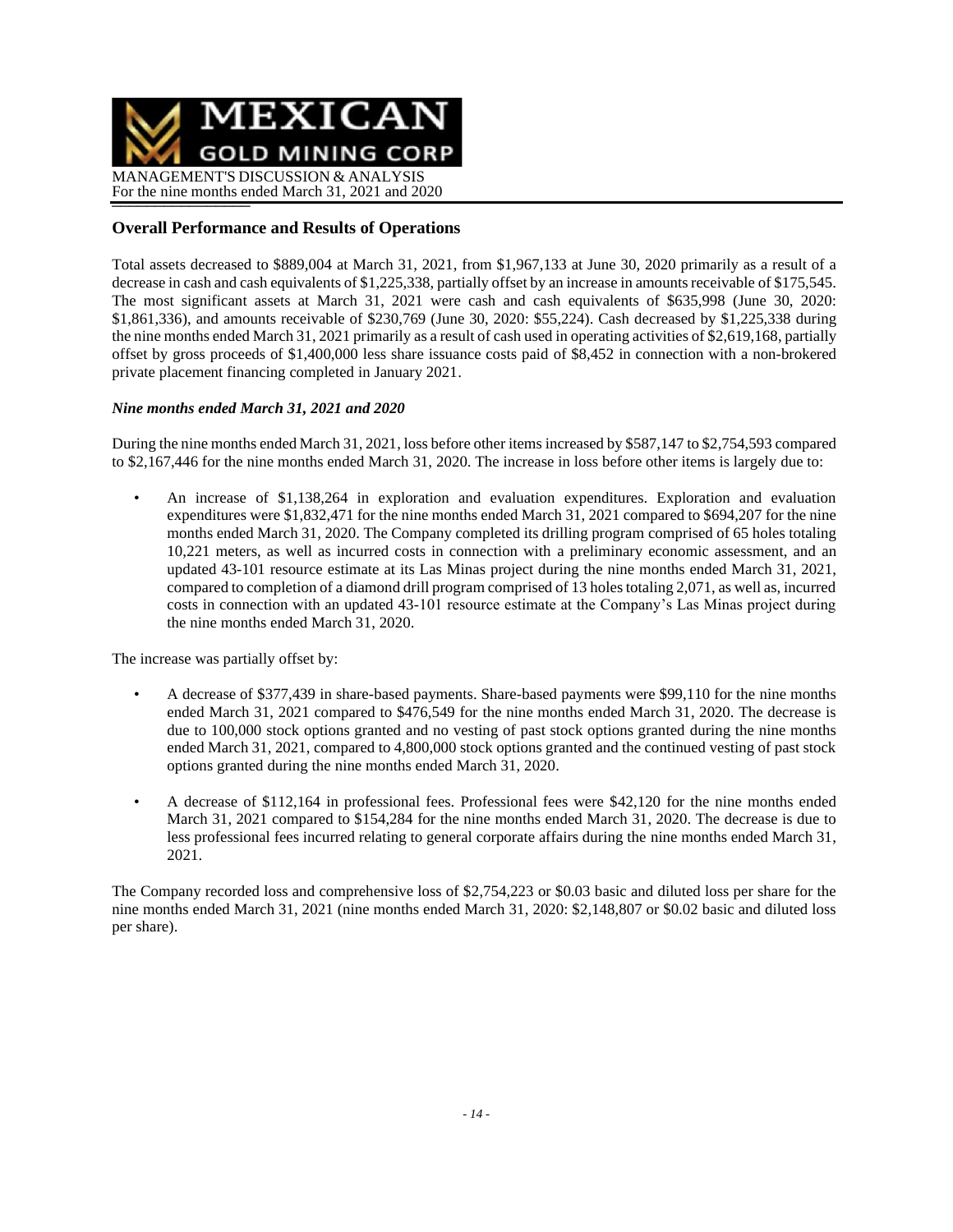

### *Three months ended March 31, 2021 and 2020*

During the three months ended March 31, 2021, loss before other items decreased by \$26,933 to \$506,794 compared to \$479,861 for the three months ended March 31, 2020. The decrease in loss before other items is largely due to:

• A decrease of \$68,513 in exploration and evaluation expenditures. Exploration and evaluation expenditures were \$137,010 for the three months ended March 31, 2021 compared to \$205,523 for the three months ended March 31, 2020. The Company incurred costs in connection with a preliminary economic assessment and an updated 43-101 resource estimate at its Las Minas project during the three months ended March 31, 2021, compared to ongoing general exploration activities and costs associated with the Company's drill program at the Company's Las Minas project during the three months ended March 31, 2020.

The decrease was partially offset by:

• An increase of \$99,110 in share-based payments. Share-based payments were \$99,110 for the three months ended March 31, 2021 compared to \$Nil for the three months ended March 31, 2020. The increase is due to 100,000 stock options granted during the nine months ended March 31, 2021, compared to no stock options granted during the three months ended March 31, 2020.

The Company recorded loss and comprehensive loss of \$514,069 or \$0.00 basic and diluted loss per share for the three months ended March 31, 2021 (three months ended March 31, 2020: \$482,958 or \$0.01 basic and diluted loss per share).

|                          | 2021      |         | 2020                                    |         | 2019       |           |                           |            |
|--------------------------|-----------|---------|-----------------------------------------|---------|------------|-----------|---------------------------|------------|
|                          | Mar. 31   | Dec. 31 | Sep. 30                                 | Jun. 30 | Mar. 31    | Dec. $31$ | Sep. 30                   | Jun. 30    |
|                          |           |         |                                         |         |            |           |                           |            |
| Revenues                 |           |         |                                         |         |            |           |                           |            |
| (Loss) and comprehensive |           |         |                                         |         |            |           |                           |            |
| (loss) for the period    | (514.069) |         | $(1,077,656)$ $(1,162,498)$ $(143,766)$ |         | (482, 958) |           | $(647,904)$ $(1,017,945)$ | (331, 623) |
| (Loss) per Common Share  |           |         |                                         |         |            |           |                           |            |
| Basic and Diluted $(1)$  | (0.00)    | (0.01)  | (0.01)                                  | (0.00)  | (0.00)     | (0.01)    | (0.01)                    | (0.01)     |

#### **Summary of Quarterly Results**

(1) Per share amounts are rounded to the nearest cent, therefore aggregating quarterly amounts may not reconcile to year-to-date per share amounts.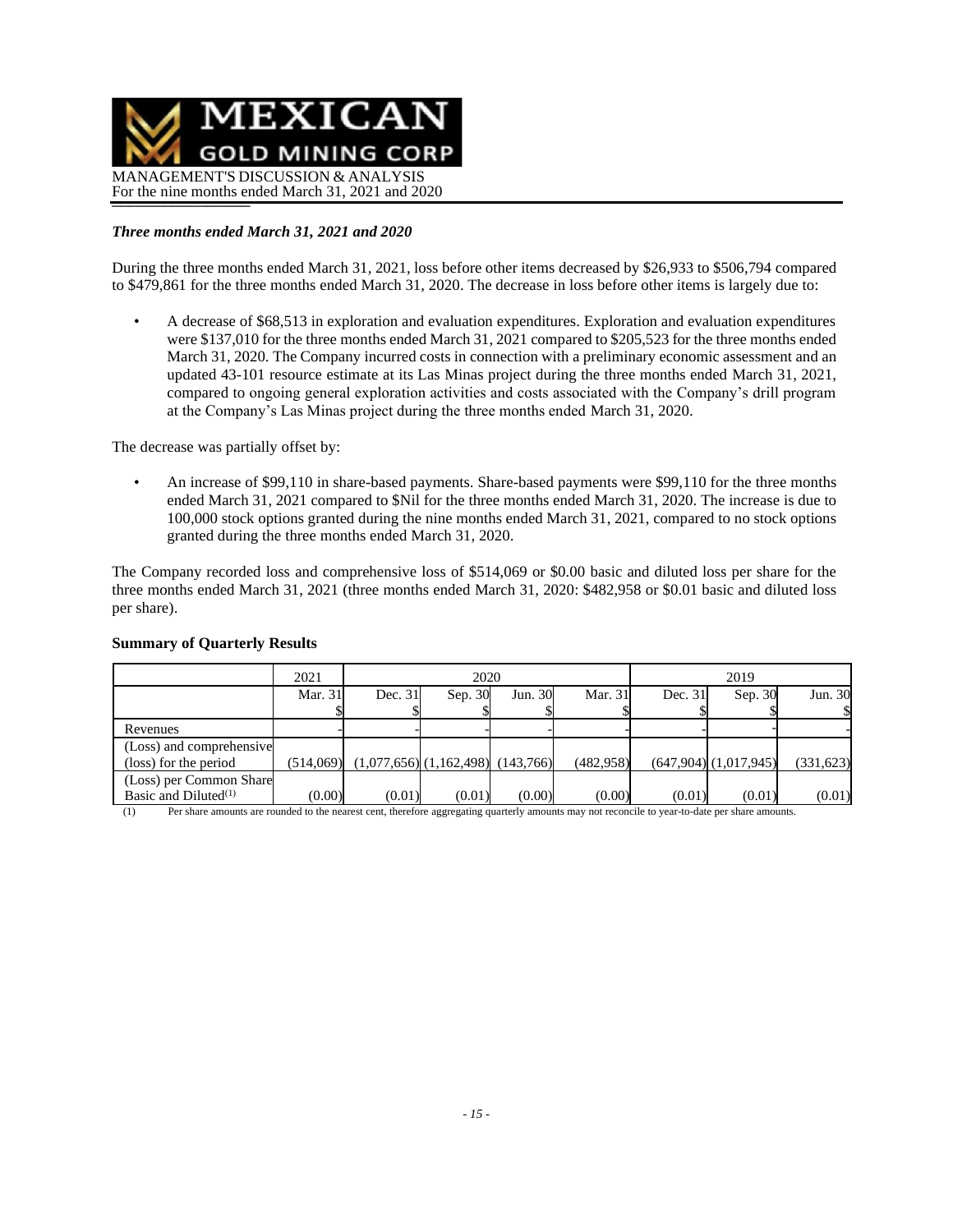

# **Liquidity and Capital Resources**

As at March 31, 2021, the Company had cash and cash equivalents of \$635,998 to settle current liabilities of \$254,450.

The Company does not currently have a recurring source of revenue, other than interest income on its cash and cash equivalents and has historically incurred negative cash flows from operating activities. As at March 31, 2021, the Company has working capital of \$634,554. Although the Company presently has sufficient financial resources to cover its existing obligations and operating costs, the Company expects to require further funding in the longer term to fund is planned programs and ongoing operations for the next year. Management is actively targeting sources of additional financing through alliances with financial, exploration and mining entities, or other business and financial transactions which would assure continuation of the Company's operations and exploration programs. In order for the Company to meet its liabilities as they come due and to continue its operations, the Company is solely dependent upon its ability to generate such financing. These items may cast a significant doubt on the Company's ability to continue as a going concern. The sources of funds currently available to the Company for its acquisition and exploration projects are solely due from equity financing. The Company does not have bank debt or banking credit facilities in place as at the date of this report.

### *January 2021 Financing – Net Proceeds of \$1,400,000*

On January 15, 2021, the Company closed a non-brokered private placement comprised of 20,000,000 common shares at \$0.07 per share for gross proceeds of \$1,400,000. The Company paid share issuance costs of \$8,452 in connection with the private placement.

| <b>Uses of Funds:</b>        | <b>Intended Use of</b><br><b>Proceeds</b><br>(Estimated) | <b>Actual Use of</b><br><b>Proceeds</b> | Over/(Under)-<br><b>Expenditure at</b><br><b>March 31, 2021</b> |
|------------------------------|----------------------------------------------------------|-----------------------------------------|-----------------------------------------------------------------|
| Property work program        | 700,000                                                  | 681,748                                 | (18, 252)                                                       |
| Estimated operating expenses | 700,000                                                  | 285,881                                 | (414, 119)                                                      |
| <b>Total Uses</b>            | 1.400.000                                                | 967.629                                 | (432, 371)                                                      |

The Company has used \$851,158 of the proceeds from the January 2021 financing for operating expenditures which include exploration and evaluation of \$681,748, and general and administrative expenditures of \$285,881, primarily relating to corporate development and investor relations, executive salaries and consulting, office and sundry, travel and transfer agent and filing fees.

### *July 2019 Financing – Net Proceeds of \$3,883,365*

On July 15, 2019, the Company closed a non-brokered private placement comprised of 50,000,000 units of the Company at \$0.08 per unit for gross proceeds of \$4,000,000. Each Unit consists of one common share and one transferable warrant. Each warrant entitles the holder thereof to purchase one additional common share in the capital of the Company at price of \$0.12 per share for a period of five years, expiring July 15, 2024. The Company paid share issuance costs of \$116,635 in connection with the private placement.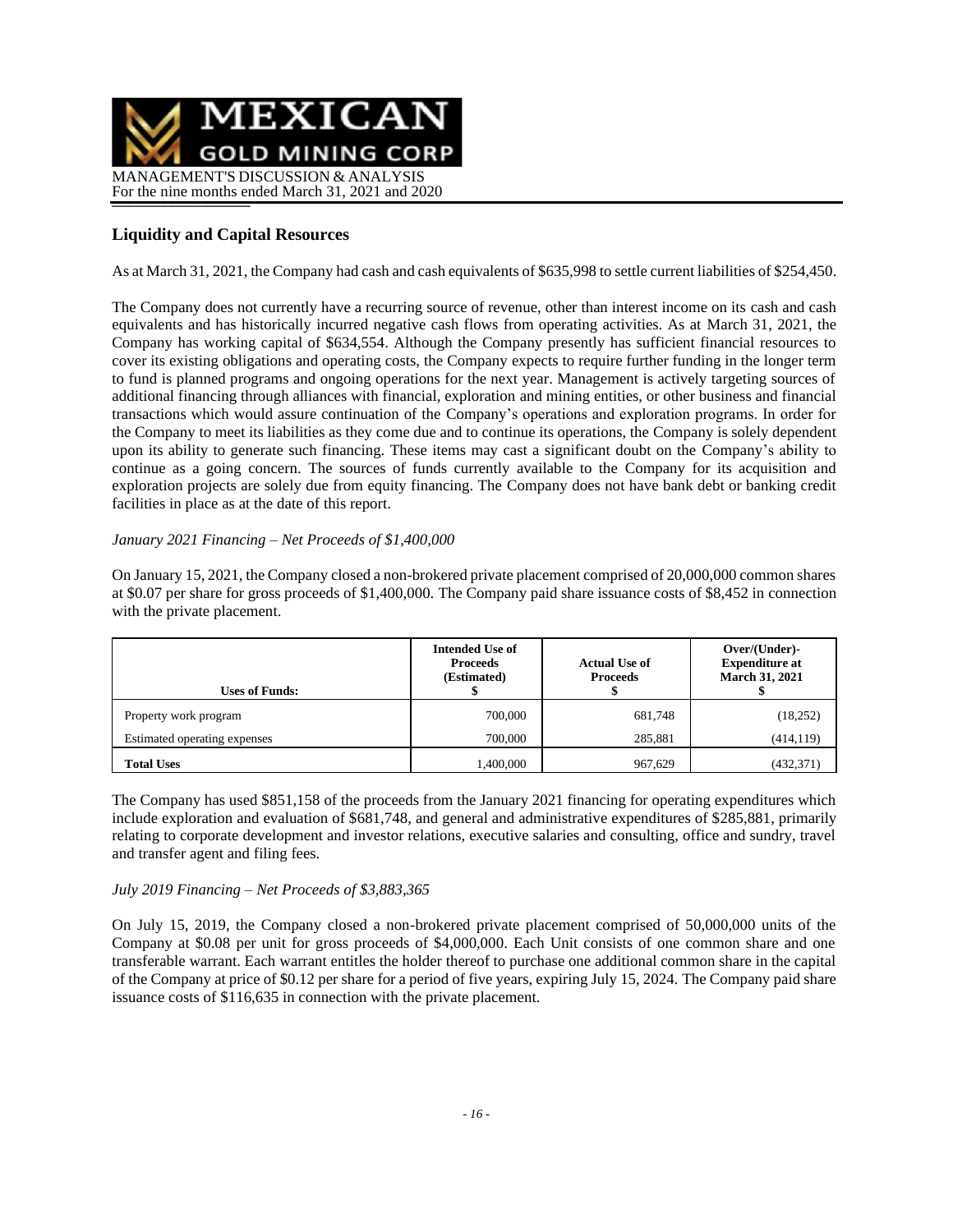MEXICAN

**GOLD MINING CORP** 

MANAGEMENT'S DISCUSSION & ANALYSIS For the nine months ended March 31, 2021 and 2020

| <b>Uses of Funds:</b>                      | <b>Intended Use of</b><br><b>Proceeds</b><br>(Estimated) | <b>Actual Use of</b><br><b>Proceeds</b> | Over/(Under)-<br><b>Expenditure at</b><br><b>March 31, 2021</b> |
|--------------------------------------------|----------------------------------------------------------|-----------------------------------------|-----------------------------------------------------------------|
| Property work program                      | 300,000                                                  | 488,684                                 | 188,684                                                         |
| Repayment of convertible note              | 450,000                                                  | 450,000                                 |                                                                 |
| Estimated operating expenses               | 1,700,000                                                | 1,876,749                               | 176,749                                                         |
| Working capital to fund ongoing operations | 1,550,000                                                | 1,550,000                               |                                                                 |
| <b>Total Uses</b>                          | 4,000,000                                                | 4,365,433                               | 365,433                                                         |

\$488,684 was used towards an updated NI 43-101 resource estimate and the Company's 13 hole diamond drill program which commenced in October 2019 and completed in December 2019. \$450,000 was used towards repayment of a convertible note in July 2019. The Company has used \$1,876,749 of the proceeds from the July 2019 financing for operating expenditures which include exploration and evaluation of \$237,472, professional fees of \$196,753, general and administrative expenditures of \$1,045,824 primarily relating to corporate development and investor relations, executive salaries and consulting, office and sundry, travel and transfer agent and filing fees. The Company used \$1,550,000 of the proceeds for working capital purposes to fund ongoing operations.

### **Outstanding Share Data**

On January 15, 2021, the Company completed a non-brokered private placement financing of 20,000,000 common shares at a price of \$0.07 per common share for gross proceeds of \$1,400,000.

During the nine months ended March 31, 2021, 1,000 warrants were exercised at a price of \$0.12 per share for gross proceeds of \$120.

During the nine months ended March 31, 2021, 1,000,000 stock options were granted at an exercise price of \$0.13 and an expiry date of January 1, 2026.

On April 10, 2021, 3,489,833 warrants expired with an exercise price of \$0.60.

As at March 31, 2021 and the date of this report, there were 123,342,758 common shares issued and outstanding.

As at March 31, 2021 there were 6,654,000 stock options and 64,570,633 warrants outstanding. At the date of this report, there were 6,654,000 stock options and 61,080,800 warrants outstanding.

### **RelatedPartyTransactions**

Key management personnel compensation

Key management personnel include those persons having authority and responsibility for planning, directing and controlling the activities of the Company as a whole. The Company has determined that key management personnel consist of executive and non-executive members of the Company's Board of Directors and corporate officers.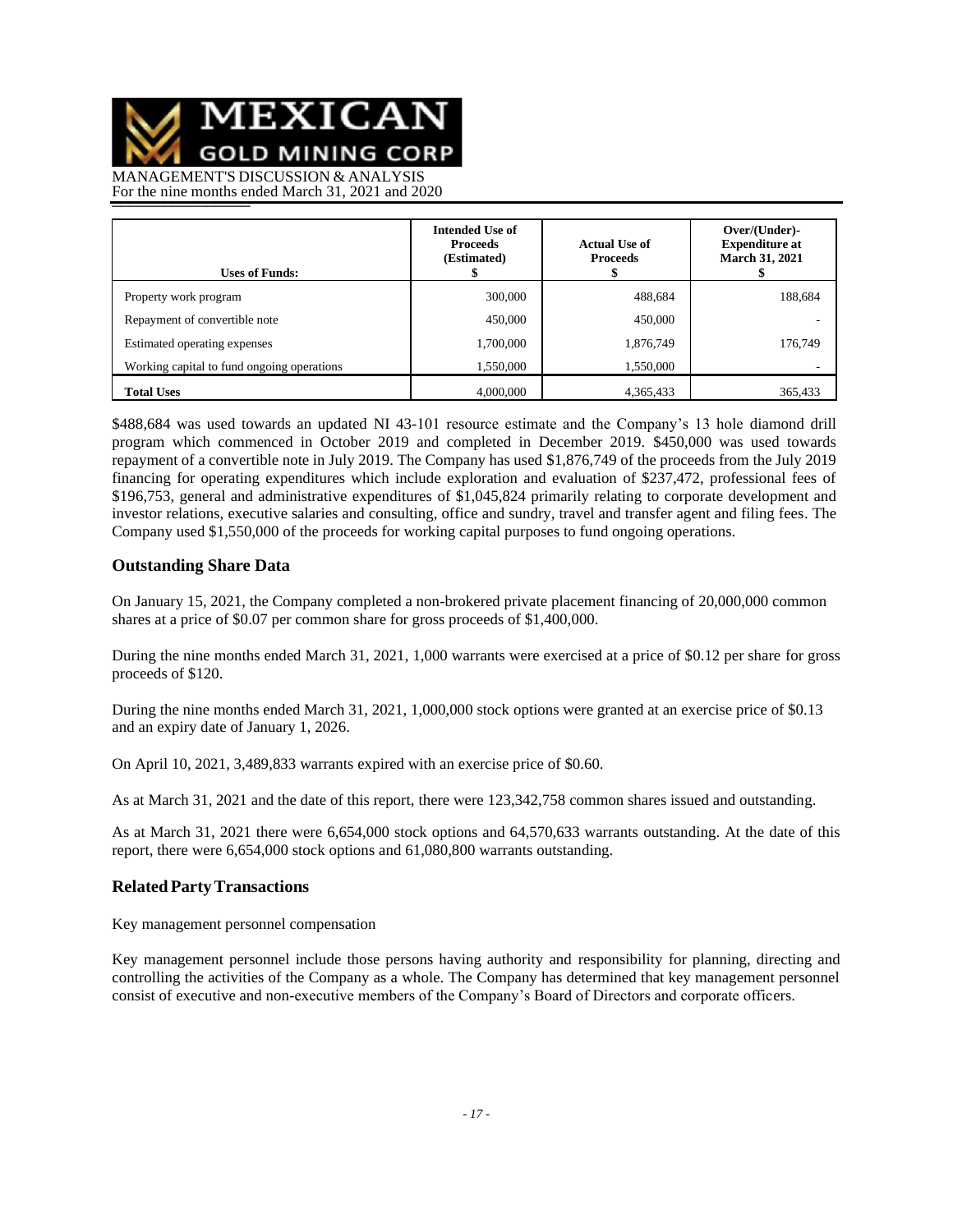MEXICAN **GOLD MINING CORP** MANAGEMENT'S DISCUSSION & ANALYSIS For the nine months ended March 31, 2021 and 2020

During the nine months ended March 31, 2021, key management personnel compensation totaled \$303,250 (nine months ended March 31, 2020 - \$735,820) comprised of salaries and wages of \$262,500 (nine months ended March 31, 2020 - \$207,500) paid to the Chief Executive Officer and Chief Financial Officer, \$Nil (nine months ended March 31, 2020 - \$8,654) paid to the former Chief Financial Officer, \$Nil (nine months ended March 31, 2020 - \$9,086) paid to a company controlled by the former Chief Financial Officer for accounting and management services, \$5,000 (nine months ended March 31, 2020 - \$Nil) paid to the current Corporate Secretary, \$3,750 (nine months ended March 31, 2020 - \$11,250) paid to the former Corporate Secretary, \$27,000 (nine months ended March 31, 2020 - \$26,500) paid to directors and share-based compensation of \$Nil (nine months ended March 31, 2020 - \$389,554) relating to Nil (nine months ended March 31,  $2020 - 4,050,000$ ) stock options granted to directors and officers of the Company and the vesting of previously granted stock options to directors and officers of the Company.

As at March 31, 2021, \$2,632 (June 30, 2020 - \$3,750) is included in accounts payable and accrued liabilities for amounts owed to key management personnel.

Under the terms of their management agreements, certain officers of the Company are entitled to a range of 12 to 24 months of base pay in the event of their agreements being terminated without cause.

### **Risks and Uncertainties**

The risks and uncertainties described in this section are considered by management to be the most important in the context of the Company's business. The risks and uncertainties below are not inclusive of all the risks and uncertainties the Company may be subject to and other risks may exist. The Company is in the business of acquiring, exploring and evaluating mineral properties. It is exposed to a number of risks and uncertainties that are common to other exploration and mining companies. The industry is capital intensive at all stages and is subject to variations in commodity prices, market sentiment, inflation and other risks.

#### *Mining Exploration and Development*

Exploration for minerals is highly speculative in nature, involves many risks and frequently is unsuccessful. There is no assurance that any exploration activities of the Company will result in the development of an economically viable mine project. The economics of developing mineral properties are affected by many factors including the cost of operations, variations in the grade of ore mined, fluctuations in metal markets, costs of mining and processing equipment, government regulations, location of the orebody and its proximity to infrastructure such as roads and power, required metallurgical processes, regulatory permit requirements, prevailing metal prices, economic and financing conditions at the relevant time.

Substantial expenditures are required to establish mineral resources and mineral reserves through drilling, to develop metallurgical processes to extract the metal from mineral resources, and in the case of new properties, to develop the mining and processing facilities and infrastructure at any site chosen for mining. Assuming discovery of an economic ore body, depending on the type of mining operation involved, several years may elapse from the initial phases of drilling until commercial operations are commenced and during such time the economic feasibility of production may change.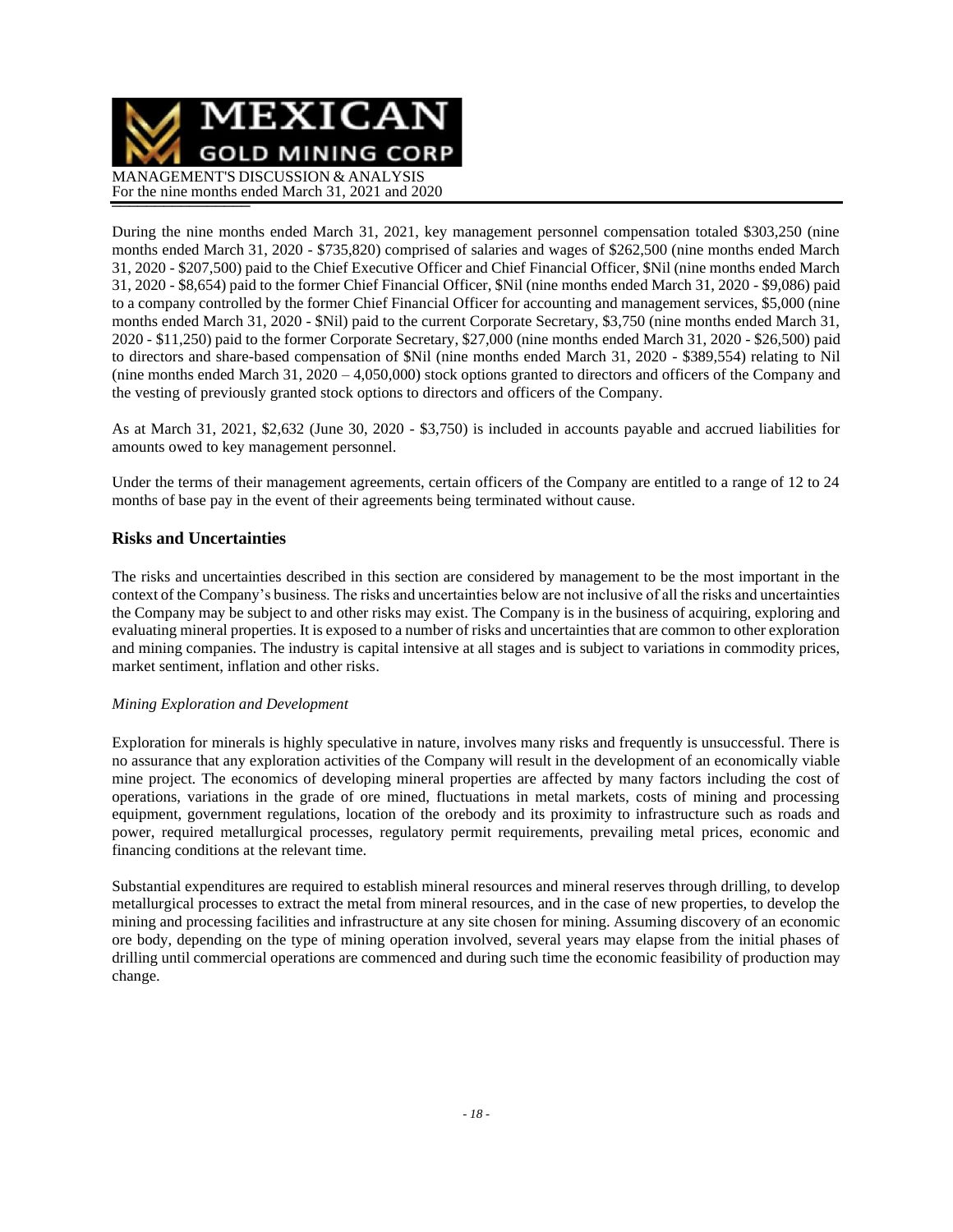

The Company has never completed a mining development project and does not generate any revenues from production. The future development of properties found to be economically feasible will require the construction and operation of mines, processing plants and related infrastructure and the Company does not have any experience in taking a mining project to production. As a result of these factors, it is difficult to evaluate the Company's prospects, and the Company's future success is more uncertain than if it had a more proven history.

As a result, the Company is and will continue to be subject to all of the risks associated with establishing new mining operations, including risks relating to the availability and cost of skilled labour, mining equipment, fuel, power, materials and other supplies; the ability to obtain all necessary governmental approvals and permits; potential opposition from non-governmental organizations, environmental groups or local residents; and the availability of funds to finance construction and development activities. Cost estimates may increase as more detailed engineering work is completed on a project. It is common for new mining operations to experience unexpected costs, problems and delays during construction, development, and mine start-up. In addition, delays in the early stages of mineral production often occur. Accordingly, the Company cannot provide assurance that its activities will result in profitable mining operations at its mineral properties.

#### *Infrastructure*

Mining, processing, development and exploration activities depend, to one degree or another, on adequate infrastructure. Reliable roads, bridges, power sources and water supply are important determinants, which effect capital and operating costs. Unusual or infrequent weather phenomena, terrorism, sabotage, community, government or other interference in the maintenance or provision of such infrastructure could adversely affect the Company's operations, financial condition and results of operations.

### *Public Health Crises such as the COVID-19 Pandemic*

On March 11, 2020, the World Health Organization declared the global outbreak of a novel coronavirus identified as "COVID-19" a global pandemic. In order to combat the spread of COVID-19, governments worldwide have enacted emergency measures including travel bans, legally enforced or self-imposed quarantine periods, social distancing and business and organization closures. These measures have caused material disruptions to businesses, governments and other organizations resulting in an economic slowdown and increased volatility in national and global equity and commodity markets. Central banks and governments, including Canadian federal and provincial governments, have reacted with significant monetary and fiscal interventions designed to stabilize economic conditions. The duration and impact of the COVID-19 outbreak is unknown at this time, as is the efficacy of any interventions.

Significant economic and social impacts have limited the Company's ability to continue its exploration and evaluation activities as intended. It is not possible to reliably estimate the length and severity of these developments and the impact on the financial results and condition of the Company and its operations in future periods.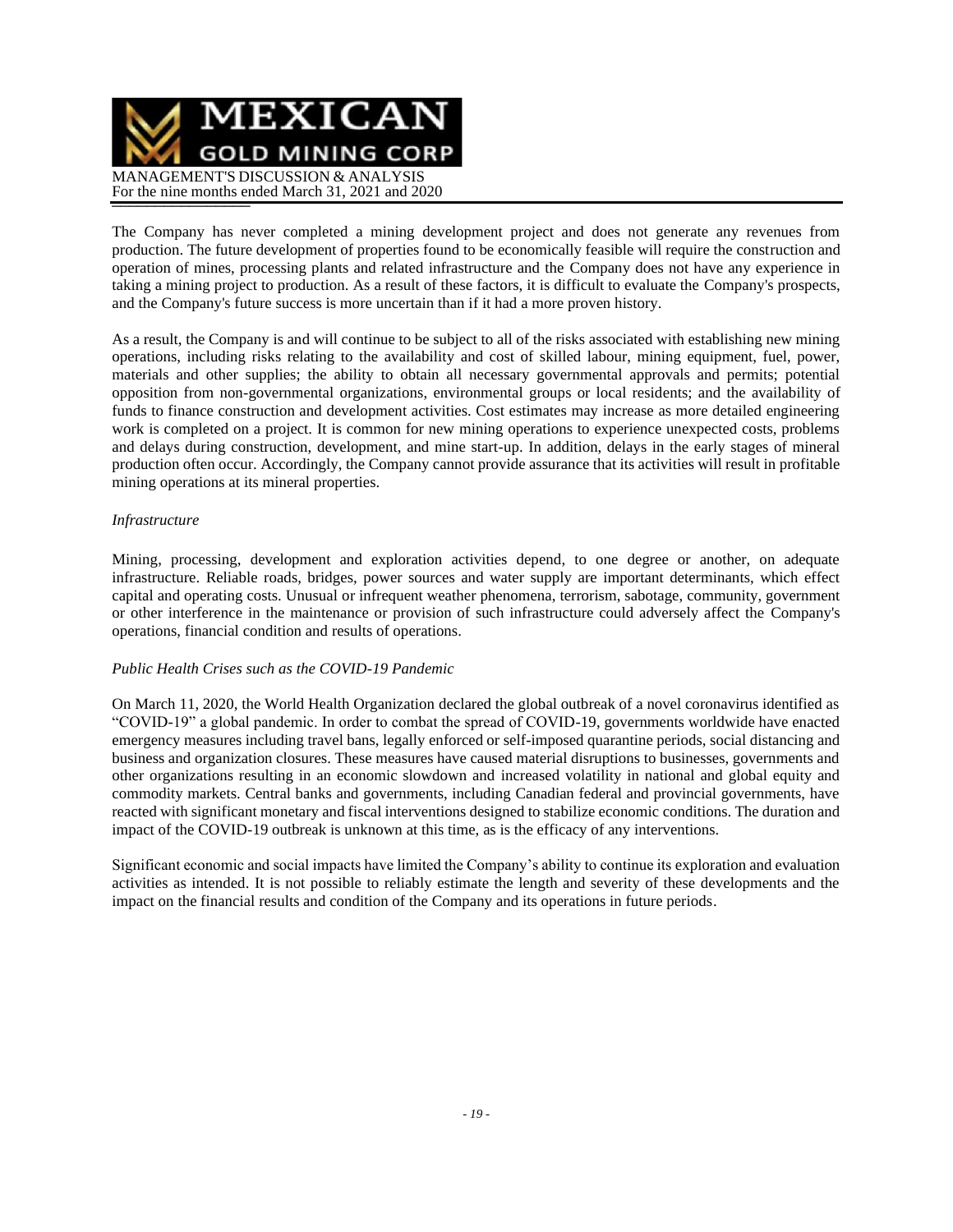

#### *Regulatory Risks*

Mining activities are subject to extensive laws and regulations governing prospecting, development, production, exports, taxes, labor standards, occupational health and safety, water disposal, toxic substances, explosives, management of natural resources, environmental management and protection, mine safety, dealings with native groups, historic and cultural preservation and other matters. Compliance with such laws and regulations increases the costs of planning, designing, drilling, developing, construction, operating and closing mines and other facilities. Failure to comply with applicable laws and regulations may result in civil or criminal fines or penalties or enforcement actions, including orders issued by regulatory or judicial authorities enjoining or curtailing operations, requiring corrective measures or other remedial actions, any of which could result in the Company incurring significant expenditures. Changes to current laws, regulations and permits governing operations and activities of mining companies, including environmental laws and regulations or more stringent enforcement thereof, could have a material adverse impact on the Company and increase costs, affect the Company's ability to expand or transfer existing operations or require the Company to abandon or delay the development of new properties.

The Company may be subject to potential legal claims based on an infringement of applicable laws or regulations which, if determined adversely to the Company, could have a material effect on the Company or its financial condition or require the Company to compensate persons suffering loss or damage as a result of any such infringement.

### *Permitting Risks*

There can be no assurance that all licenses, permits or property rights which the Company may require for any exploration or development of mining operations will be obtainable on reasonable terms or in a timely manner, or at all, that such terms will not be adversely changed, that required extensions will be granted, or that the issuance of such licenses, permits or property rights will not be challenged by third parties.

Delays in obtaining or a failure to obtain such licenses, permits or property rights or extension thereto, challenges to the issuance of such licenses, permits or property rights, whether successful or unsuccessful, changes to the terms of such licenses, permits or property rights, or a failure to comply with the terms of any such licenses, permits or property rights that the Company has obtained, could have a material adverse effect on the Company by delaying or preventing or making more expensive exploration, development and/or production.

#### *Environmental Risks and Hazards*

The Company's activities are subject to extensive federal, provincial state and local laws and regulations governing environmental protection and employee health and safety. Environmental legislation is evolving in a manner that is creating stricter standards, while enforcement, fines and penalties for non-compliance are also increasingly stringent. Compliance with environmental regulations may require significant capital outlays on behalf of the Company and may cause material changes or delays in the Company's intended activities. The cost of compliance with changes in governmental regulations has the potential to reduce the profitability of operations. Further, any failure by the Company to comply fully with all applicable laws and regulations could have significant adverse effects on the Company, including the suspension or cessation of operations.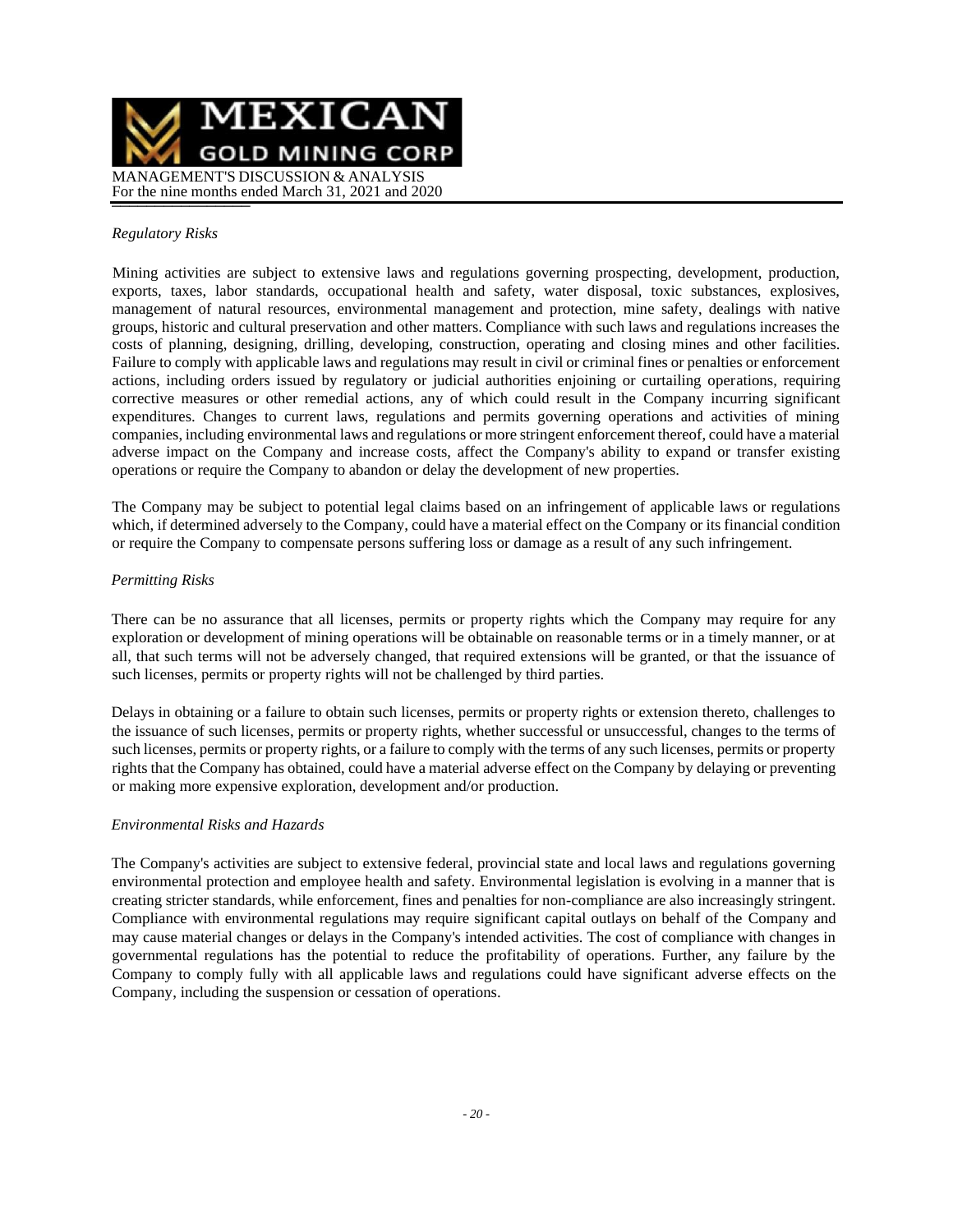

#### *Risks with Title to Mineral Properties*

Title on mineral properties and mining rights involves certain risks due to the difficulties of determining the validity of certain claims as well as the potential for problems arising from the ambiguous conveyance history of many mining properties. Although the Company has, with the assistance of its legal advisors, diligently investigated and validated title to its mineral claims, there is no guarantee that the Company will not encounter challenges or loss of title to its assets. The Company does not carry title insurance.

The Company is actively engaged in the process of seeking to strengthen the certainty of its title to its mineral concessions, which are held either directly or through its equity interest in its subsidiaries. The Company cannot give any assurance that title to properties it acquired individually or through historical share acquisitions will not be impugned and cannot guarantee that the Company will have or acquire valid title to these mining properties. Failure by the Company to retain title to properties which comprise its projects could have a material adverse effect on the Company and the value of its common shares.

#### *Risks Associated with Potential Acquisitions*

The Company may evaluate opportunities to acquire additional mining assets and businesses. These acquisitions may be material in size, may change the scale of the Company's business and may expose the Company to new geographic, political, operating, financial and geological risks. The Company's success in its acquisition activities depends on its ability to identify suitable acquisition targets, acquire them on acceptable terms and integrate their operations successfully with those of the Company. The Company may need additional capital to finance any such acquisitions.

Debt financing related to acquisition would expose the Company to the risk of leverage, while equity financing may cause existing shareholders to suffer dilution. There is a limited supply of desirable mineral lands available for claim staking, lease or other acquisition in the areas where the Company contemplates conducting exploration activities. The Company may be at a disadvantage in its efforts to acquire quality mining properties as it must compete with individuals and companies which in many cases have greater financial resources and larger technical staffs than the Company. Accordingly, there can be no assurance that the Company will be able to compete successfully for new mining properties.

#### *Negative Operating Cash Flow*

The Company is an exploration stage Company and has not yet commenced commercial production on any property and has not generated cash flow from operations. The Company has a history of losses and there can be no assurance that it will ever be profitable. The Company expects to continue to incur losses unless and until such time as it commences profitable mining operations on its properties. The development of the properties will require the commitment of substantial financial resources. The amount and timing of expenditures will depend on a number of factors, some of which are beyond the Company's control, including the progress of ongoing exploration, studies and development, the results of consultant analysis and recommendations, the rate at which operating losses are incurred and the execution of any joint venture agreements with any strategic partners, if any. There can be no assurance that the Company will ever generate revenues from operations or that any properties the Company may hereafter acquire or obtain an interest in will generate earnings, operate profitably or provide a return on investment in the future. There can be no assurance that the Company's cost assumptions will prove to be accurate, as costs will ultimately be determined by several factors that are beyond the Company's control. The Company expects to continue to incur negative consolidated operating cash flow and losses until such time as it enters into commercial production.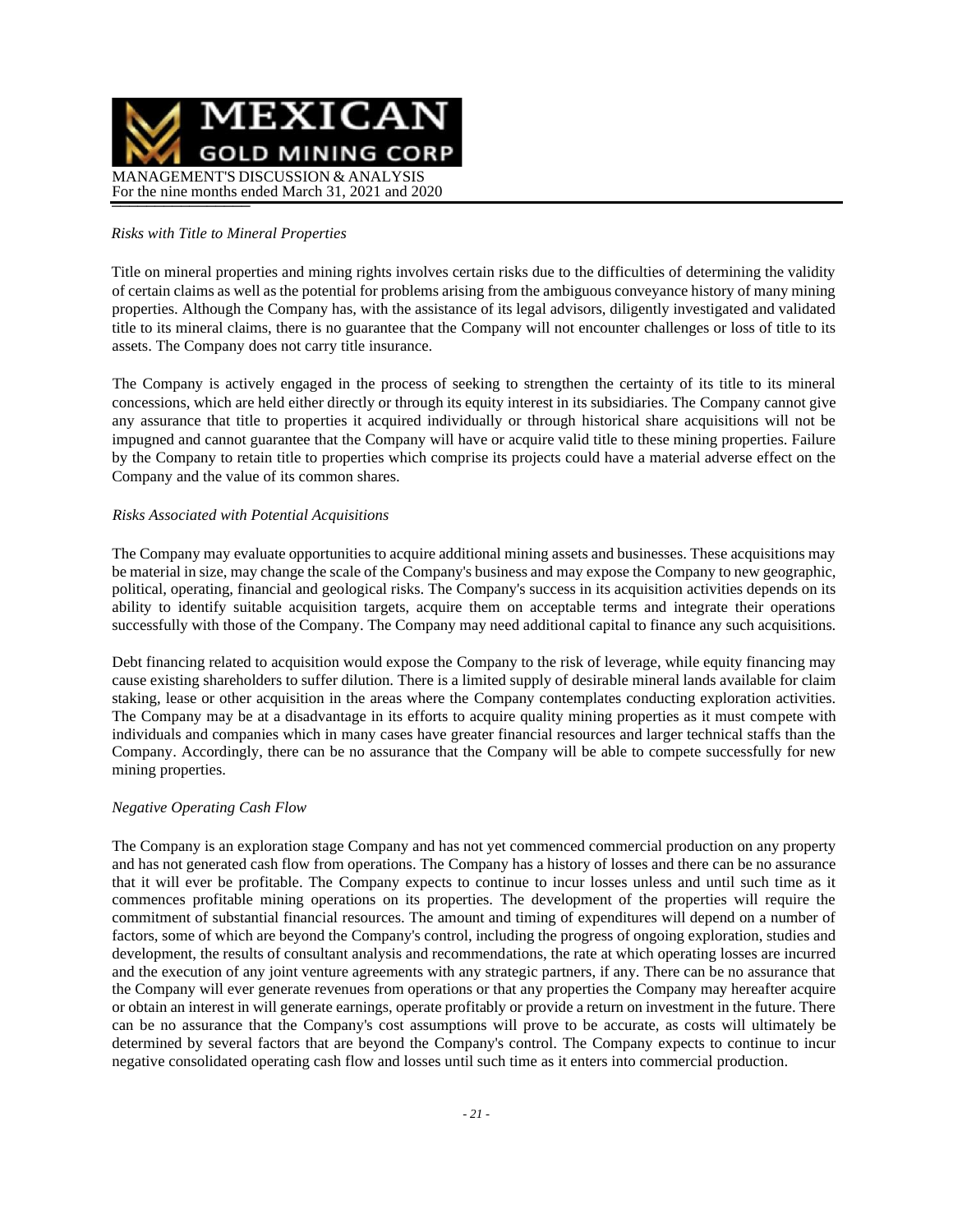

#### *Financing*

Additional funding will be required to complete the proposed or future exploration and other programs on the Company's properties. There is no assurance that any such funds will be available. Failure to obtain additional financing, if required, on a timely basis, could cause the Company to reduce or delay its proposed operations.

The majority of sources of funds currently available to the Company for its acquisition and exploration projects are in large portion derived from the issuance of equity. While the Company has been successful in the past in obtaining equity financing to undertake its currently planned exploration and development programs, there is no assurance that it will be able to obtain adequate financing in the future or that such financing will be on terms advantageous to the Company.

### *Personnel and Equipment*

The ability to identify, negotiate and consummate transactions that will benefit the Company is dependent upon the efforts of the Company's management team. The loss of the services of any member of management could have a material adverse effect on the Company. The Company's future drilling activities may require significant investment in additional personnel and capital equipment. Given the current level of demand for equipment and experienced personnel within the mining industry, there can be no assurance that the Company will be able to acquire the necessary resources to successfully implement its business plan. The Company is heavily dependent on its key personnel and on its ability to motivate, retain and attract highly skilled persons. If, for any reason, any one or more of such key personnel do not continue to be active in the Company's management, the Company could be adversely affected. There can be no assurance that the Company will successfully attract and retain additional qualified personnel to manage its current needs and anticipated growth. The failure to attract such qualified personnel to manage growth effectively could have a material adverse effect on the Company's business, financial condition or results of operations.

#### *Insurance*

In the course of exploration, development and production of mineral properties, certain risks, and in particular, unexpected or unusual geological operating conditions and other environmental occurrences may occur. It is not always possible to fully insure against such risks and, even where such insurance is available the Company may decide to not take out insurance against such risks. Should such liabilities arise, they could reduce or eliminate any future profitability and result in increasing costs and a decline in the value of the Company.

#### *Currency Risk*

The Company is exposed to currency risk to the extent that monetary assets and liabilities held by the Company are not denominated in Canadian dollars. The Company has not entered into any foreign currency contracts to mitigate this risk. Certain of the Company's cash and cash equivalents, amounts receivable and accounts payable and accrued liabilities are denominated in US dollars and Mexican Pesos including mineral property obligations. Therefore, the US dollar and Mexican Peso amounts are subject to fluctuation against the Canadian dollar. The Company also has transactional currency exposures. Such exposures arise from purchases in currencies other than the respective functional currencies, typically in the Mexican Peso.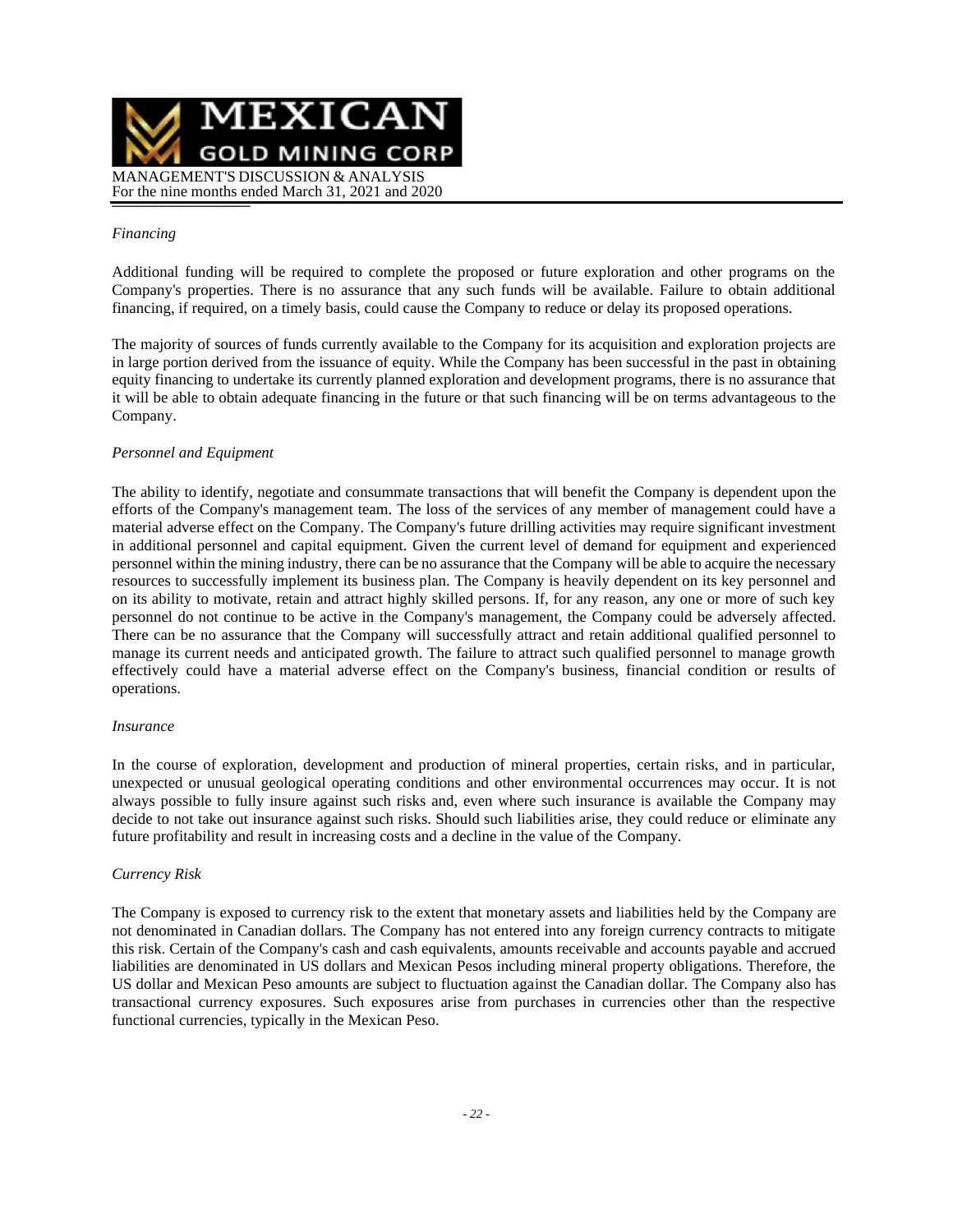

### *Litigation*

The Company is subject to litigation risks. All industries, including the mining industry, are subject to legal claims, with and without merit. Defense and settlement costs can be substantial, even with respect to claims that have no merit. Due to the inherent uncertainty of the litigation process, there can be no assurance that the resolution of any particular legal proceeding will not have a material adverse effect on the Company's financial position or results of operations.

### *Enforcement of Civil Liabilities*

Certain of the Company's directors and certain of the experts named herein reside outside of Canada and, similarly, a majority of the assets of the Company are located outside of Canada. It may not be possible for investors to effect service of process within Canada upon the directors and experts not residing in Canada. It may also not be possible to enforce against the Company and certain of its directors and experts named herein judgements obtained in Canadian courts predicated upon the civil liability provisions of applicable securities laws in Canada.

### **Critical Accounting Policies and Estimates**

The Company prepares its financial statements in accordance with IFRS as issued by the International Accounting Standards Board ("IASB"). The preparation of the condensed consolidated interim financial statements requires management to make certain estimates, judgments and assumptions that affect the reported amounts of assets and liabilities at the date of the financial statements and reported amounts of expenses during the reporting period. Actual outcomes could differ from these estimates.

The condensed consolidated interim financial statements include estimates which, by their nature, are uncertain. The impacts of such estimates are pervasive throughout the financial statements, and may require accounting adjustments based on future occurrences. Revisions to accounting estimates are recognized in the period in which the estimate is revised and future periods if the revision affects both current and future periods.

These estimates are based on historical experience, current and future economic conditions and other factors, including expectations of future events that are believed to be reasonable under the circumstances.

Significant assumptions about the future and other sources of estimation uncertainty that management has made at year end that could result in a material adjustment to the carrying amounts of assets and liabilities, in the event that actual results differ from assumptions made, relate to the following:

### **(i) Critical accounting estimates**

The valuation of share-based payments. The fair value of common share purchase options granted is determined at the issue date using the Black-Scholes pricing model. The fair value of common shares issued for finders fees are based on the closing price of the transaction those fees pertain to.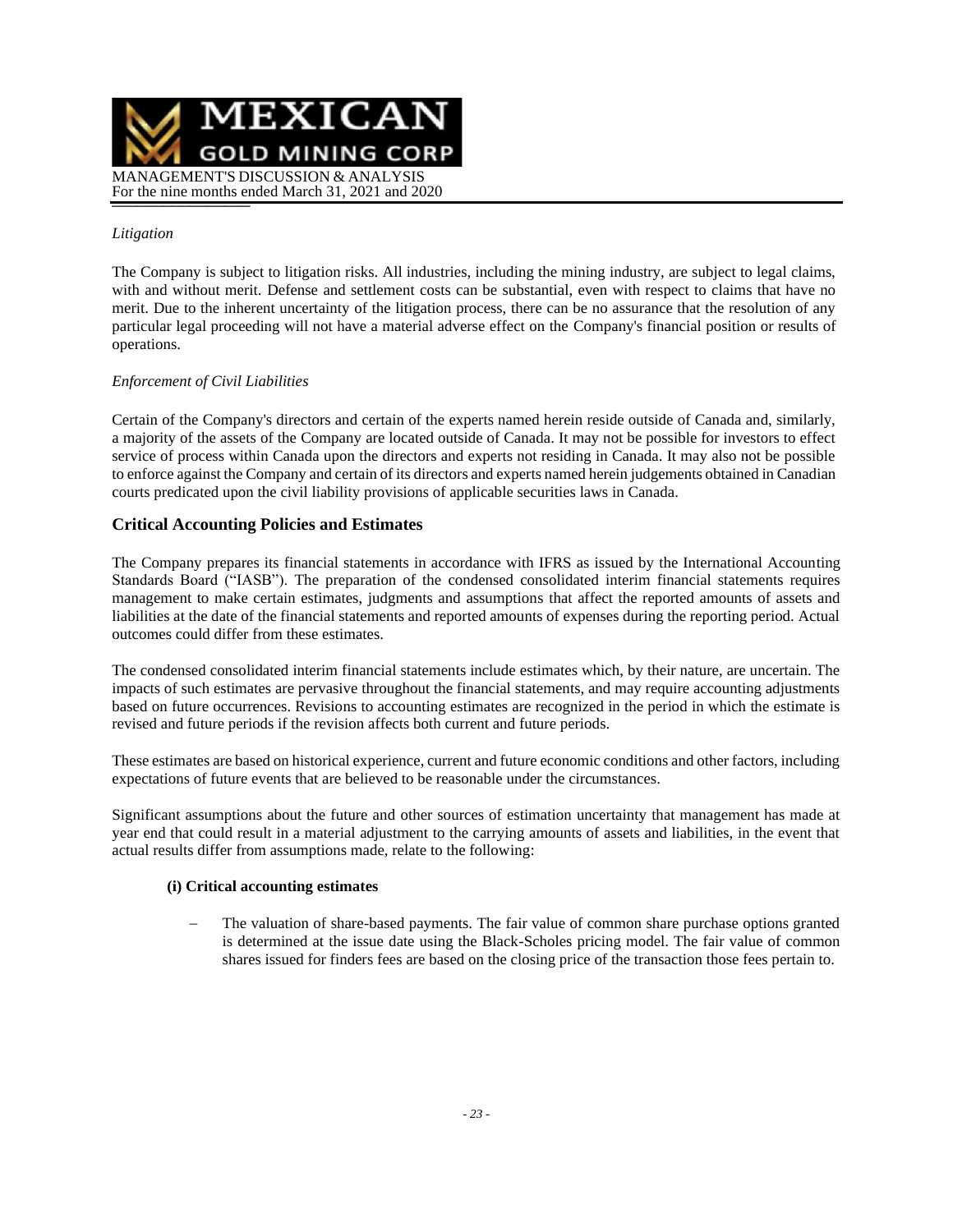

The determination of tax expense for the period and deferred tax assets and liabilities involves significant estimation and judgment by management. In determining these amounts, management interprets tax legislation in a variety of jurisdictions and make estimates of the expected timing of the reversal of deferred tax assets and liabilities. Management also makes estimates of future earnings which affect the extent to which potential future tax benefits may be used. The Company is subject to assessments by various taxation authorities, which may interpret legislation differently. These differences may affect the final amount or the timing of the payment of taxes. We provide for such differences where known based on our best estimate of the probable outcome of these matters.

#### **(ii) Critical accounting judgments**

- − Presentation of the condensed consolidated interim financial statements as a going concern which assumes that the Company will continue in operation for the foreseeable future, obtain additional financing as required, and will be able to realize its assets and discharge its liabilities in the normal course of operations as they come due.
- The analysis of the functional currency for each entity of the Company. In concluding that the Canadian dollar is the functional currency of the parent and the Mexican peso of its subsidiary company, management considered the currency that mainly influences the cost of providing goods and services in each jurisdiction in which the Company operates. Management also considered secondary indicators including the currency in which funds from financing activities are denominated, the currency in which funds are retained and the degree of autonomy the foreign operation has with respect to operating activities.

#### **Financial Instruments**

The Company's operations include the acquisition and exploration of mineral properties in Mexico. The Company examines the various financial risks to which it is exposed and assesses the impact and likelihood of occurrence. These risks may include credit risk, liquidity risk, currency risk, interest rate risk and other risks. Where material, these risks are reviewed and monitored by the Board of Directors.

#### **(a) Fair Values**

The Company's financial assets and liabilities are measured and recognized according to a fair value hierarchy that prioritizes the inputs to valuation techniques used to measure fair value. The hierarchy gives the highest priority to unadjusted quoted prices in active markets for identical assets and liabilities and the lowest priority to unobservable inputs. The three levels of fair value hierarchy are as follows:

- Level 1 Unadjusted quoted prices in active markets that are accessible at the measurement date for identical, unrestricted assets or liabilities.
- Level 2 Quoted prices in markets that are not active, or inputs that are observable, either directly or indirectly, for substantially the full term of the asset or liability.
- Level 3 Prices or valuation techniques that require inputs that are both significant to the fair value measurement and unobservable (supported by little or no market activity).

The Company does not have financial instruments carried at fair value.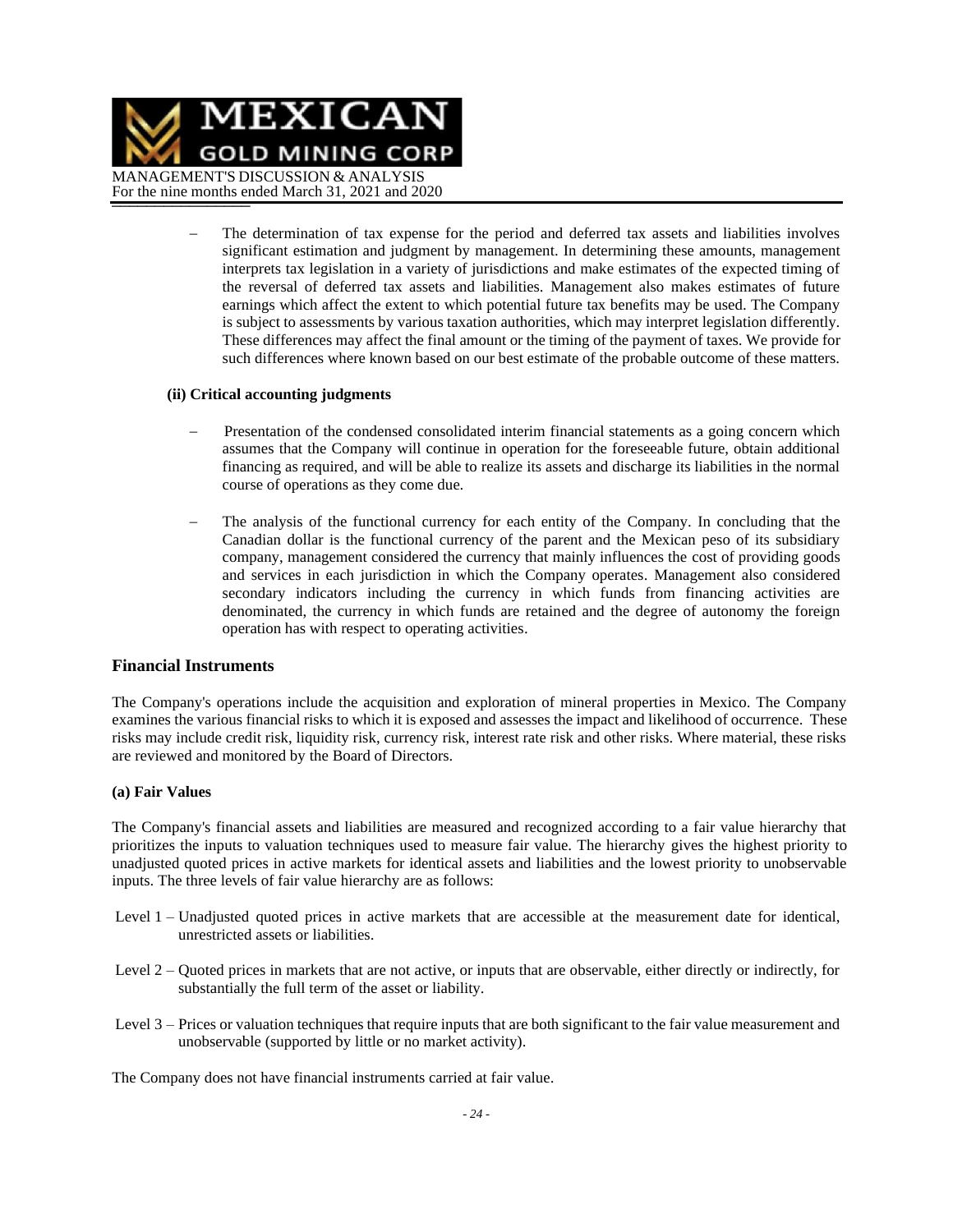

The Company's financial instruments consist of cash and cash equivalents, amounts receivable and accounts payable and accrued liabilities. The carrying values of cash and cash equivalents, amounts receivable and accounts payable and accrued liabilities approximate their fair values due to the short-term maturity of these financial instruments.

### **(b) Financial Instrument Risk Exposure**

### *Credit risk*

Credit risk is the risk that one party to a financial instrument will fail to discharge an obligation and cause the other party to incur a financial loss. The Company does not have financial instruments that potentially subject the Company to credit risk. Overall the Company's credit risk has not changed significantly from the prior year. The Company places its cash and cash equivalents with financial institutions with high credit ratings, the credit risk is minimal.

### *Liquidity risk*

Liquidity risk is the risk that the Company will not be able to meet its financial obligations as they fall due. The Company has in place a planning and budgeting process to help determine the funds required to ensure the Company has the appropriate liquidity to meet its operating and growth objectives. The Company has historically relied on issuance of shares to fund exploration programs and may require doing so again in the future.

The Company has \$254,450 in accounts payable and accrued liabilities that are due within one year of the date of the statement of financial position.

#### *Interest rate risk*

Interest rate risk is the risk that the fair value of future cash flows of a financial instrument will fluctuate due to changes in market interest rates. The Company is not exposed to interest rate risk.

#### *Currency risk*

Financial instruments that impact the Company's profit or loss due to currency fluctuation include cash accounts and accounts payable and accrued liabilities denominated in Mexican Pesos. The sensitivity of the Company's profit or loss to a change in the exchange rate between the Mexican Peso and the Canadian dollar at March 31, 2021 would change the Company's comprehensive loss by \$12,636 as a result of a 10% change in the CAD dollar exchange rate relative to the Mexican Peso.

#### *Market risk*

Market risk is the risk that changes in market prices, such as commodity prices, interest rates and foreign exchange rates will affect the Company's net earnings or the value of financial instruments. The objective of the Company is to manage and mitigate market risk exposures within acceptable limits, while maximizing returns.

#### *Price risk*

Commodity price risk is defined as the potential adverse impact on earnings and economic value due to commodity price movements and volatilities. The Company's property has exposure to predominantly gold. Commodity prices, especially gold, greatly affect the value of the Company and the potential value of its property and investments.